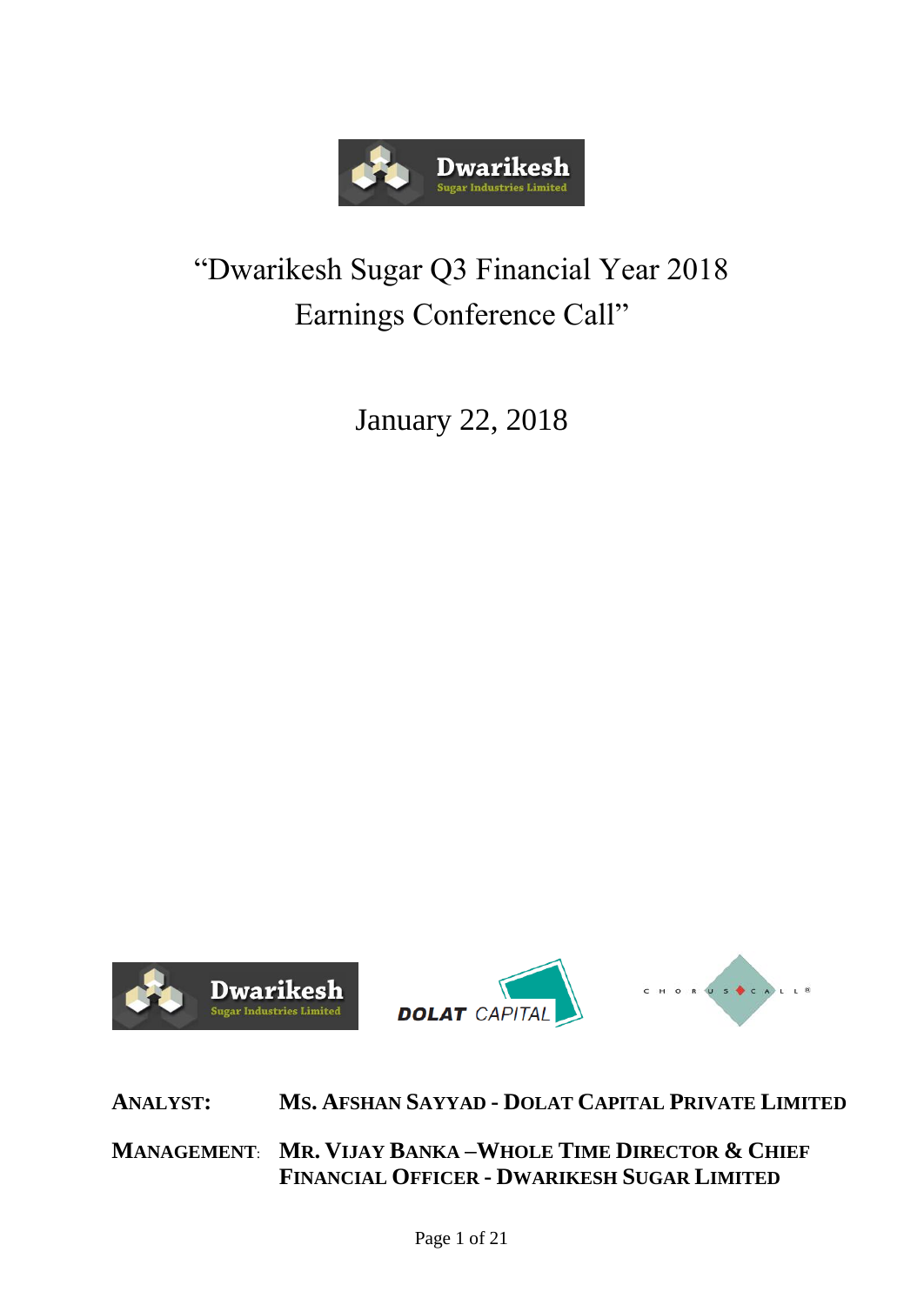

| <b>Moderator:</b> | Ladies and gentlemen, good day and welcome to Dwarikesh Sugar Q3 FY2018 earnings                      |
|-------------------|-------------------------------------------------------------------------------------------------------|
|                   | conference call hosted by Dolat capital. As a reminder all participants' lines will be in the listen- |
|                   | only mode and there will be an opportunity for you to ask questions after the presentation            |
|                   | concludes. In case you need assistance, during the conference call please signal an operator by       |
|                   | pressing "*" then "0" on your touchtone phone. Please note that this conference is being              |
|                   | recorded. I now hand the conference over to Ms. Afshan Sayyad. Thank you and over to you              |
|                   | Madam!                                                                                                |
|                   |                                                                                                       |

**Dwarikesh** .<br>Sugar Industries Limited

- **Afshan Sayyad:** Thanks Aman. Good afternoon everyone. On behalf of the Dolat Capital, I welcome you all to the Q3 FY2018 earnings call of Dwarikesh Sugar. From the management side, we have Mr. Vijay Banka, the whole Time Director and CFO. Mr. Banka, we would like to thank you for giving us the opportunity to host the Dwarikesh earnings conference call and would like to handover the call to you for the opening remarks on the results and the outlook going forward followed by a Q and A session. Over to you, Sir!
- **Vijay Banka:** Very good afternoon Afshan. I welcome you all to our earnings call. Thank you very much for being here. The results of this quarter are already available with you. We have had a rather lackluster Q3, but if you compare our nine months results with those of nine months from the previous year, the results seem to be reasonable. As we go forward during the conference call, I will explain to you how we have fared and what is the outlook going forward, what is the scenario of sugar price, molasses price, etc., and I will take you through all of these issues. I welcome you all once again and would request you all to please start asking me your questions.
- **Moderator:** Thank you very much. Ladies and gentlemen, we will now begin the question and answer session. First question is from the line of Aman Sonthalia from AK Securities. Please go ahead.
- **Aman Sonthalia:** Good afternoon Sir. Sir, my question is that you have indicated production of around some 661 this season and I think this is just 10 to 11 lakh tonnes more than what we consumed. The prices of sugar has come down a lot because of this 10 lakh tonnes so next year the production will be much higher, as indicated by the industry sources, so what the government and ISMA doing to get rid of this problem and how the price will be get corrected or positively corrected from here onwards?
- **Vijay Banka:** Very good afternoon Sir. ISMA has estimated a production 26.1 million tonnes for the crushing season 2017-2018, and this is an upward revision of about one million ton from the previous estimate. This is based on the latest feedback that they have got from various state associations, which now stands updated. The talk of production estimate for the season 2018-2019 at this point in time would be purely speculative. Hardly 10%-15% planting would have happened for that season and that too only in Maharashtra. It would therefore be too premature to hazard a guess on the production estimates of 2018-2019. Lot of numbers are floating around. Some estimates are between 28 and 29 million tons. One has to see how the monsoon would behave, how is it going to impact the production and so on. So there are various factors, which will come into play before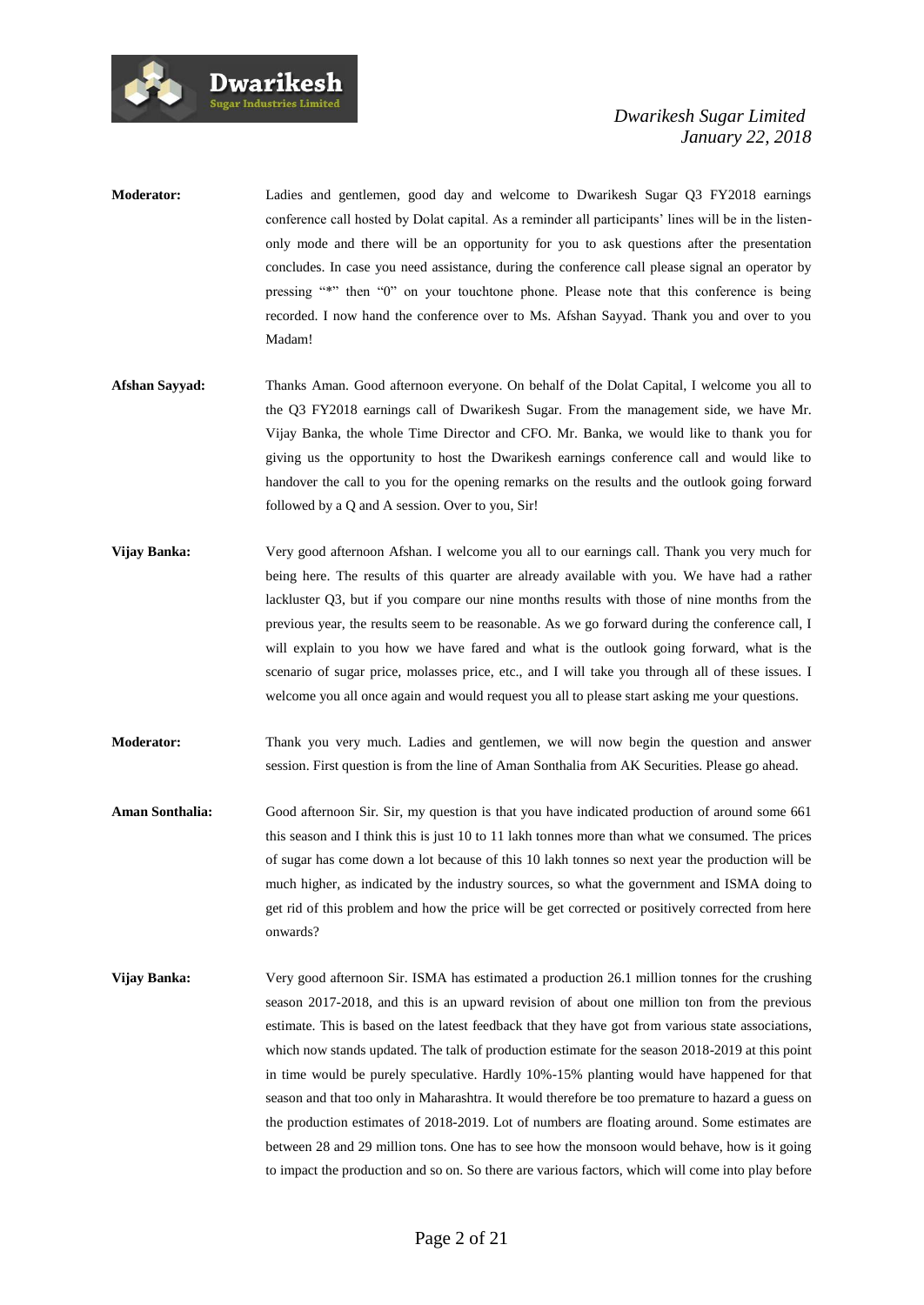any numbers can be assigned for the season 2018-2019.

**Dwarikesh Sugar Industries Limited** 

> Having said that I must admit that recently there has been pressure on the sugar selling prices from a high of Rs.3700 per quintal, which prevailed just before the commencement of the season, the prices are now down to Rs.3,300 per quintal levels. Maharashtra prices could be lower. We in UP are selling at Rs.3300 a quintal. Both ISMA and the Central Government are totally seized of this problem. They are aware that this price of Rs.3300 is not only not remunerative, it perhaps is unviable price for many sugar mills. So they are sensitized that this could transform to a problem of cane price arrears in the times to come. Already in Uttar Pradesh there are cane price arrears of about Rs.1500 Crores and I am sure in Maharashtra also there must be some cane price arrears. If the trend continues the cane price arrears number can be much larger in the times to come.

> Basically the problem the industry is facing is that of falling price of sugar at this point in time. The fall is unfathomable and it cannot be explained. It is just that some speculative numbers are floating around for season 2018-2019 and which has resulted into needless phobia. I would not approve of those numbers but well the market sentiment seemed to be depressed and ISMA has represented and the government is also very keen that the prices should be revived and that should be revived to reasonable levels and towards that they are already planning a series of measures. Number one being hiking of import duty. Number two, doing away with the export duty and number three and the most important is facilitating export under the MIEQ scheme which was promulgated and which worked wonderfully well two years ago. Both are working in tandem and they are working to address the issue of perceived excess production. One million tons if perhaps is evacuated out of the country immediately in the next one or two months and thereafter the plan is worked out for the export of another two or three million tonnes based on the rumored higher estimate for the next year, I am sure the prices will revive and there will be turnaround of the prices and the sugar industry should be able to withstand all the problems.

- **Aman Sonthalia:** Sir my suggestion is that the sugar export is one of the option and I think it is one of the most important option to get rid of the surplus production, but at this time, I think there is no much surplus despite that the prices has come down. So I think the ISMA should ask the government to re-implement the release mechanism in the old form or in any other form, otherwise this will be the problem of every season when the weakness come into the market and they will depress the price?
- **Vijay Banka:** So this time around the problem is not of the weakness repeating every year. With the commencement of the season there is always a little pressure on the sugar prices because, as you rightly said there are weak mills who are in a great distress and who want to liquidate their stock quickly, so as to be able to pay their cane prices. However your next suggestion that we should ask the central government to reintroduce the monthly release mechanism, I think that would be little far fetched at this point in time because you know it would tantamount to going back to the controlled era.

Aman Sonthalia: In other words, they are coming with stock limit when there was a crisis of production, so there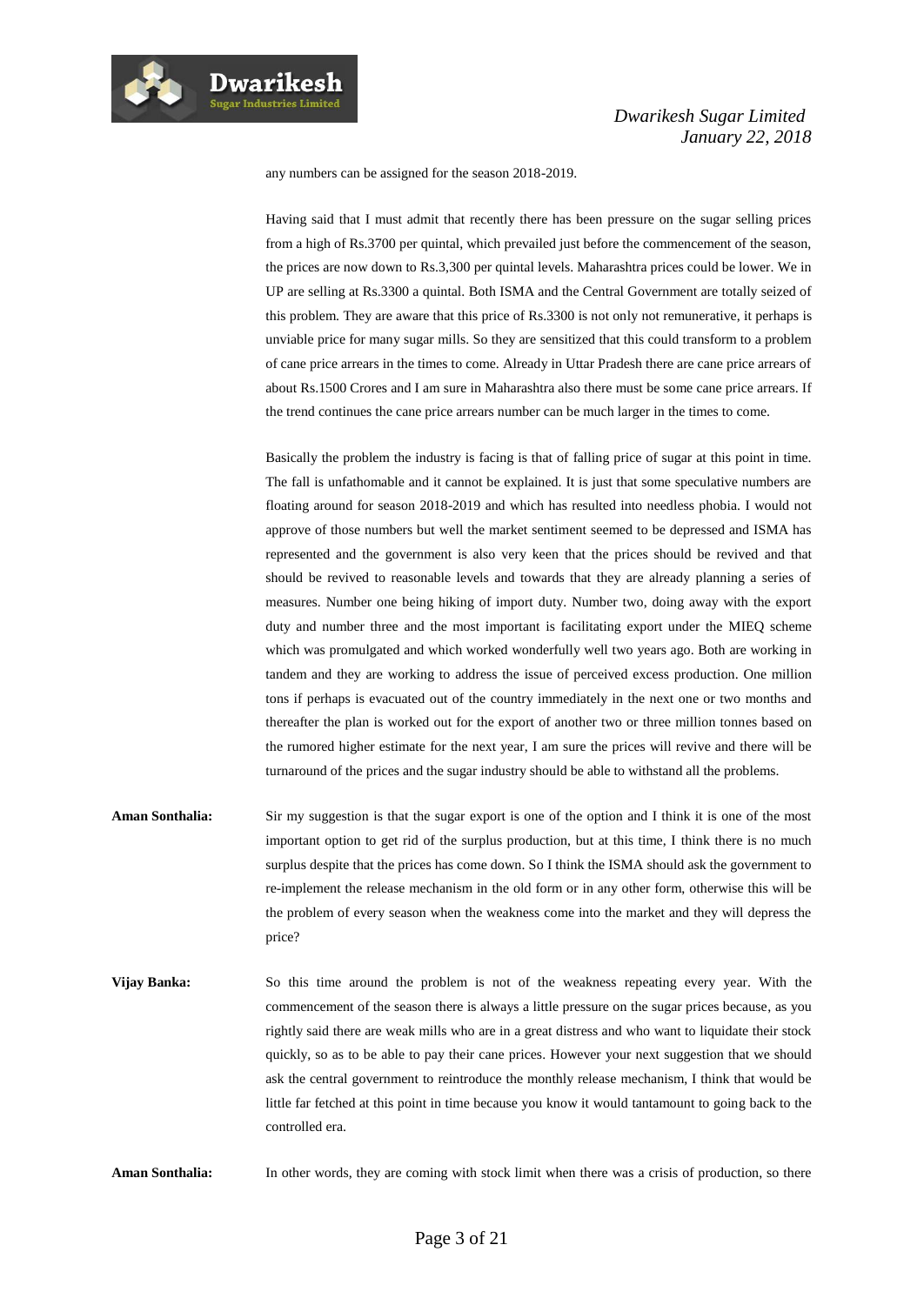

#### was also a control also.

**Vijay Banka:** By the same token yes. India at present is carrying stock which is much lesser than the stock it carried last year on the same date. So it is mainly a problem of perception, it is mainly a problem of sentiment, which needs to be propped up and which can be propped up by even a small quantity of export and the small quantity of export will be good enough to restore the confidence of the traders and all others in the supply chain of the sugar industry. Presently supply chain is running empty and it can easily be replenished so as to give a boost to the selling price of sugar.

**Aman Sonthalia:** Okay and Sir what amount the Bagasse prices and how is the Bagasse prices right now?

Vijay Banka: Bagasse prices are in the region Rs.175 per quintal.

Aman Sonthalia: And what rate was last year?

- **Vijay Banka:** It was maybe little more about. Bagasse sale price does not impact us much because we hardly have any surplus Bagasse. It is not something about which we are unduly worried. Perhaps it was little higher around the same time last year.
- **Aman Sonthalia:** Okay. Do you think that this released mechanism? I think it will beat the industry and will boost in the sentiment, I have seen that whenever there was little less projects by the government, the prices used to shoot up, so I think, every season they will see this?
- **Vijay Banka:** You are right. The government has been selectively practicing controls as you rightly said in the past. When the sugar prices went up they put stocking limits on the traders, so they have been doing this selectively. But while I think one should look at what you are suggesting but according to me a more workable and more viable options at this point in time is to push some quantity of sugar out of the country.
- **Aman Sonthalia:** Sir, do you think that this is the best thing happened to the industry that prices have come down at this point so long-term policy may come, which will be very good for the sugar industry and they will get rid of this significant problem, which the industry is facing every time?
- **Vijay Banka:** You are right actually, in every problem there lies a solution and deeper the problem better the solution. I quite agree with you, but this present crisis according to me was least expected. I would have understood the price fall had it occurred sometime in the month of July, August, when new numbers of production estimates were available to all the stakeholders, but this crisis is rather premature and not understandable according to me.

**Aman Sonthalia:** That is right. Okay Sir. Thank you.

**Moderator:** Thank you. We have the next question from the line of Siddarth Mohta from Principle India. Please go ahead.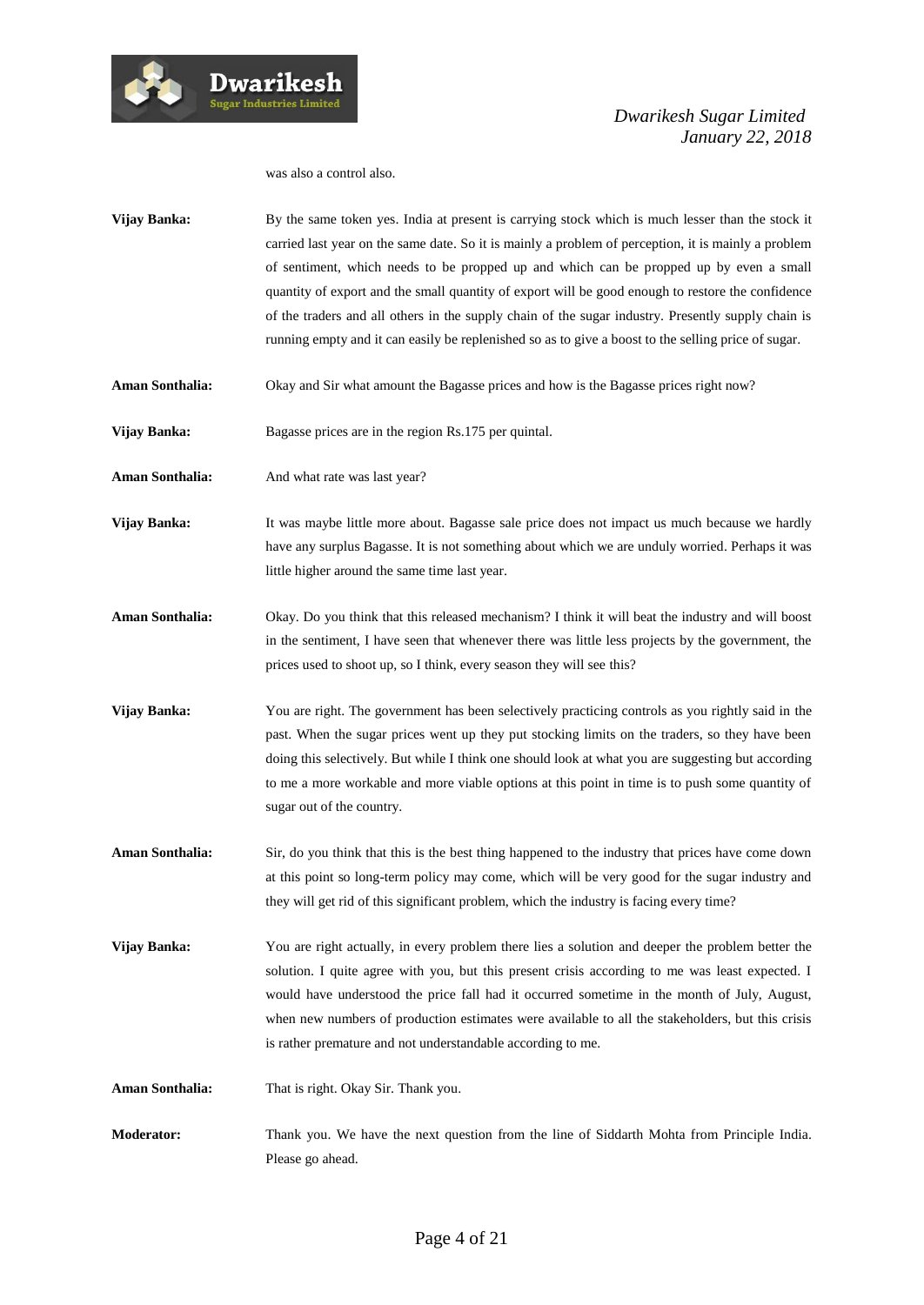**Siddarth Mohta:** Good afternoon Sir. Sir, my first question is with respect to export. Sir even if the government will open of Indian sugar to be exported so at the current prices of 13.57 cents per pound so whether it will be feasible to make some profit?

**Vijay Banka:** That there are two ways of looking at it. Number one, from the industry's standpoint is that many aspects of the industry has been regulated by the government. For example, the sugarcane price, both at the central government level as well as at the state government level, are regulated by the respected governments. So if the export has to happen and if there is a loss, you rightly said that at the current prices, the viability of export is suscept but well historically exports have been subsidized and there is no reason why this time around the exports should not be subsidized. So that our way of looking at it, but you also have an example of one year ago when exports were made mandatory and there was a mechanism put in place by which the exports were selffinancing.

**Siddarth Mohta:** Correct, Sir but the bigger problem is it can be addressed if the government can take a bit of pain or if it can provide a bit of subsidy actually.

**Vijay Banka:** Absolutely.

- **Siddarth Mohta:** Correct and Sir just a couple of points. Sir one is with respect to our taxation, so at this time we have not paid much of the tax, if you can just tell us what can be the yearly runrate for the tax? And second is what is our closing stock and at what price we have valued our closing inventory?
- **Vijay Banka:** I will answer your easier question first Sir. Our closing inventory is 7.4 lakh quintals valued at Rs.3255 a quintal.
- **Siddarth Mohta:** 3255 okay and 7.4 is the number.

**Dwarikesh** .<br>Sugar Industries Limited

**Vijay Banka:** Yes, 7.4 lakh quintals. Secondly on the taxation, you see in the last year, we had not provided for taxation in the first three quarters, the entire load of taxation was on the fourth quarter. This year we have been providing taxation in each of the quarters. Our tax rate would not be the total 34.706% as would be the case if the entire income were to be taxed, we will have profit from the power segment, which is exempt from tax, so our effective tax rate would be not more than 20%.

**Siddarth Mohta:** Okay that is for the entire year?

**Vijay Banka:** Yes.

**Siddarth Mohta:** Sir I know it is bit early but what rate we can assume for FY2019?

**Vijay Banka:** I would not be able to talk about it. You see the deferred tax liability is another thing where it depends on the timing difference, so that can work one way or the other, so until last year we were providing for deferred tax liability and this year we may have a situation whereby we have deferred tax asset creation. From cash flow perspective we may pay MAT, but our effective tax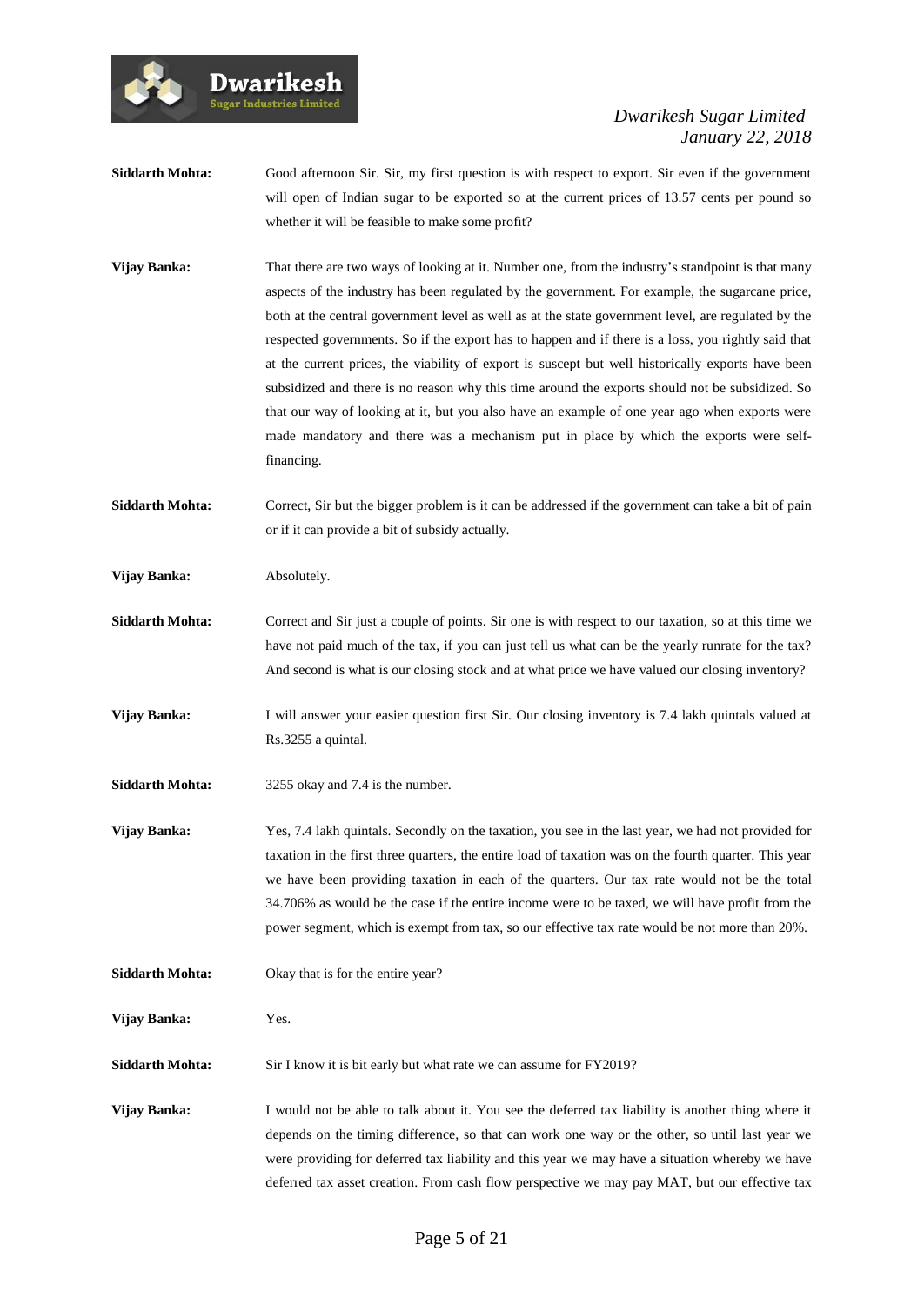rate can be lower.

- **Siddarth Mohta:** Okay and Sir assuming the recovery rate of 11.5% for this current sugar season, so what can be the rough cost of production of sugar for this sugar season?
- **Vijay Banka:** I will talk about the company as a whole and I will also talk from segment perspective also. You see, our landed cost of sugarcane is the state administrative price is, Rs.315 and Rs.10 extra for the early maturity cane. Now we procure almost 70% of my cane, which is early maturing variety, so our cost is nearly Rs.322 a quintal plus there is society commission charge of about Rs.5.10 paisa and there are transportation difference etc. that we are required to bear. So. the effective cost of cane procurement is anything between Rs.330 and Rs.335. So on an average 11.5% recovery, my cost of sugarcane alone is Rs.2900 a quintal approximately. Now I will talk from the point of view of company as a whole. Our conversion cost of sugar would be about Rs.450 to Rs.500 a quintal, and our revenue from sale of byproduct and value added products would also be approximately the same. Our cost of production without interest and depreciation is about Rs.2900. Our interest cost impact will be substantially less and it may be around Rs.70 per quintal thus the cash cost is Rs.2,970 per quintal. Plus considering depreciation etc. our total cost may be Rs.3100 per quintal. Our cash cost as mentioned will be approximately Rs.3000. This is from a company as a whole. Now if we look at it from the segment point of view, our sugarcane cost is the same as Rs.2,900. Our conversion cost out of that Rs.450, most of it will be on the sugar segment, so out of Rs. 450-Rs.500, approximately Rs. 400 per quintal will be on sugar segment, totaling to Rs.3300. Our realization from basic byproducts that is molasses and the Bagasse, (here I am not supposed to consider the value added products), will be about Rs.100 a quintal, or little more> So our cost for the purpose of segment will be Rs.3,200 a quintal.
- **Siddarth Mohta:** Correct Sir. That is very helpful Sir. Thank you and best wishes for the upcoming quarters.
- **Vijay Banka:** Thank you very much Sir.

**Moderator:** Thank you. We have the next question from the line of Kunal Khudania from Mirae Asset. Please go ahead.

**Kunal Khudania:** Good afternoon Sir. Basically like we are saying realizations have improved a little bit from the last season, but I am not fully convinced with the EBIT figures for the sugar segment, so if you could just throw some light to that?

**Vijay Banka:** See the problem we have in sugar industry is while we are required to follow the fiscal year for accounting purposes, a more appropriate thing would be to follow October to September year. Now more often than not what happens is, what we sell sugar sold in the first two quarters is the sugar produced in the previous fiscal. In 2016-2017, during Q3, we sold almost 3-lakh quintals of sugar, which pertained to the previous fiscal, which was produced in season 2015-2016 and before March end. So those 3 lakh quintals were valued at Rs.2644 or so. So we had a clear contribution of about Rs.650 coming from the stock that was carried forward from the previous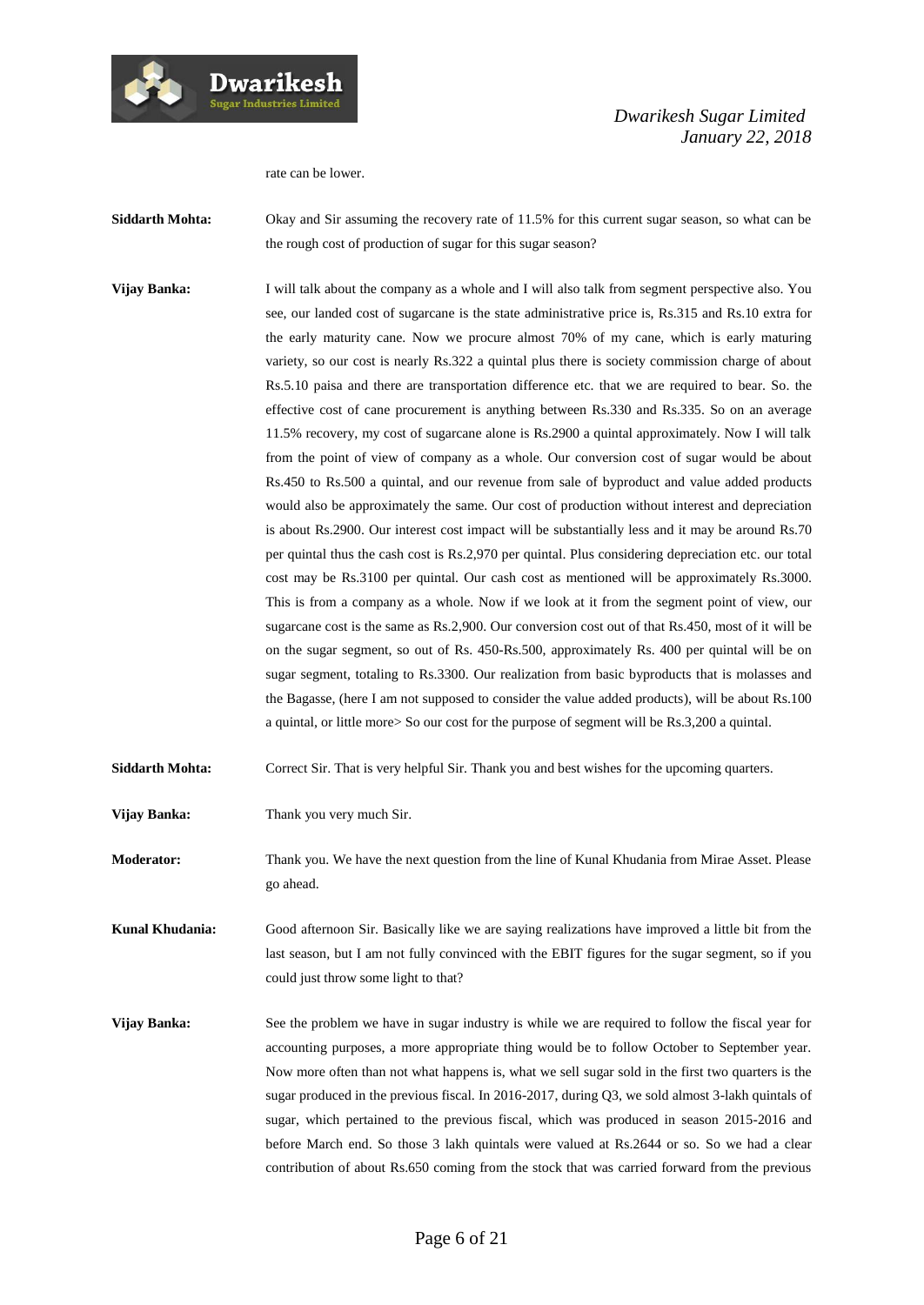

fiscal, which was not available at this time, number one. So that explains about a deviation of almost about Rs.19 to Rs.20 Crores. Secondly, our molasses prices have also fallen quite substantially from a high of in the last year our average realization on sale of molasses was about Rs.400 a quintal and this year it was down to about Rs.60 a quintal. During this quarter, we have sold molasses and transferred molasses to our distillery segment (and this all forms a part of the sugar segment working) at almost Rs.60 a quintal so which means lower by Rs.350 per quintal. On 2 lakhs quintal sold / transferred we lost out about Rs.7 Crore. This perhaps will help you understand the reasons why in this particular quarter sugar segment has been under stress.

**Kunal Khudania:** Okay. Sir what is the take on the prices going ahead?

**Vijay Banka:** We expect a quick turnaround of the industry. Both central government and industry association are seized of the problem and they are on war footing scheme working out scheme to facilitate export. We expect an announcement from the central government soon and it will be very helpful to prop up the market sentiments and sugar prices should see northward movements from there on. So we expect a quick turnaround. Things should get better immediately and as far as we are concerned, we have a clear delta of over our peer group companies because of our better recoveries and the same should support us in all times to come.

**Kunal Khudania:** Okay Sir. Thank you Sir.

**Moderator:** Thank you. We have the next question from the line of Shekhar Singh from Excelsior Advisor. Please go ahead.

**Shekhar Singh:** Sir I just want to know like on last year, you would be carrying some inventory, so when you sell this year at around Rs.3300, what was the costing that sugar, what is from last year, what is the newly produced sugar?

**Vijay Banka:** Are you talking about this year?

**Shekhar Singh:** Yes, this year?

**Vijay Banka:** This year in the first quarter and second quarter, we have sold the sugar inventory that was carried forward from the last fiscal. And in this quarter, we have sold a part of the inventory, which was the season 2016-2017 but not produced during the fiscal 2016-2017. Most of the sugar that we have sold is what we have produced in this current season, so obviously the cost here is higher, which is why the margins are under pressure.

**Shekhar Singh:** Okay. For on the rental the prices are recovered, you will report a loss even in Q4?

**Vijay Banka:** Two things will happen from here on. Our crushing in the March quarter will be on a full scale. We will have total crushing throughout three months and our recoveries in these three months, are exceptional. So we will have our sugar produced during these three months which will be of low cost.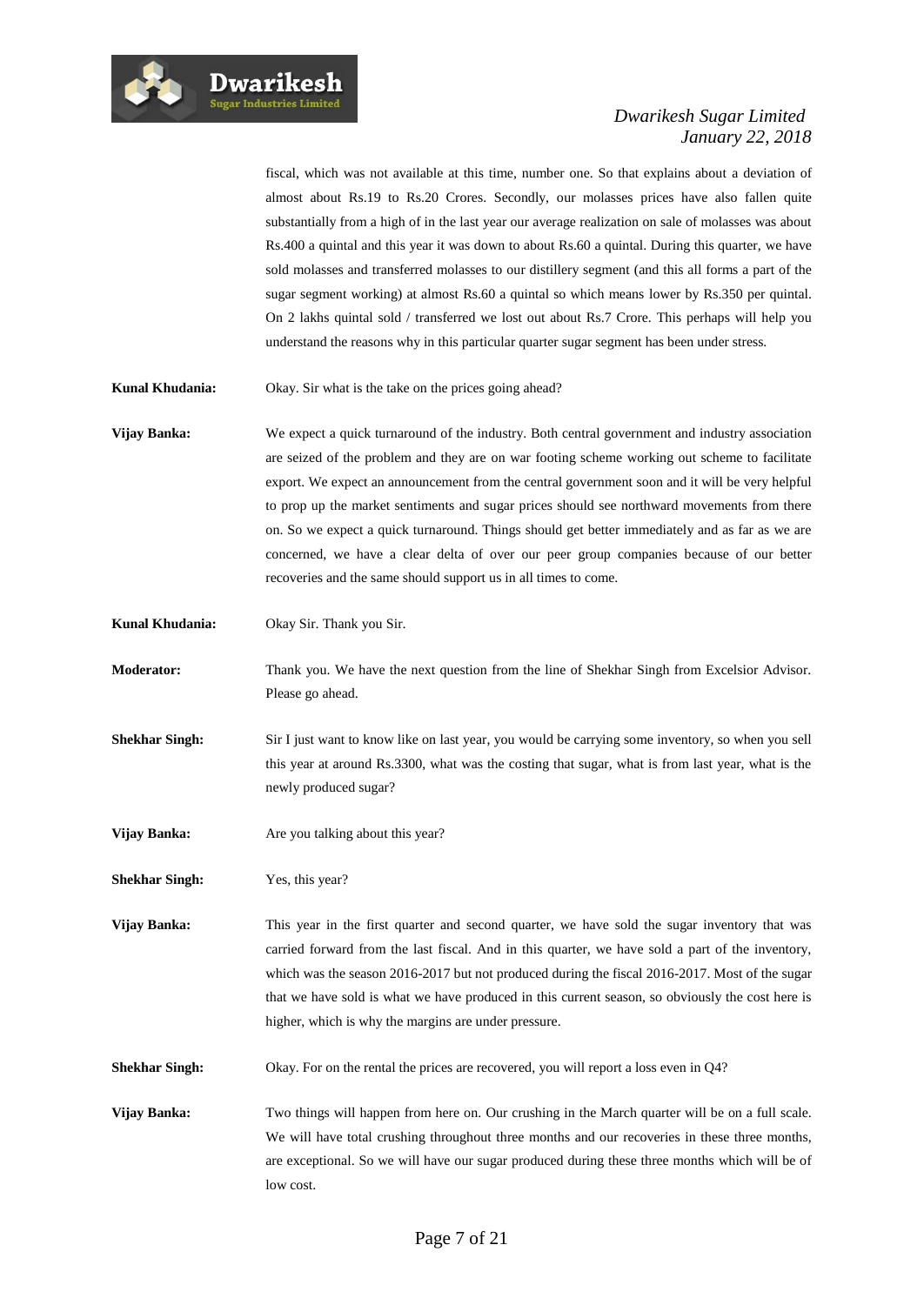

**Shekhar Singh:** Okay. Sir roughly like you have 21500 TCD of sugar crushing capacity, how many days will you be running it this year?

- **Vijay Banka:** Last year we produced 283 lakh quintals of sugarcane and this year we expect to crush about 320 lakh quintals of sugarcane, so which means there will be 10% to 12% or so upward revision as far as the crushing number is concerned, but we have done some debottlenecking of our operations during the off season, so our crush rate in all the plants have gone up a little, so we except about 170 days of crushing on an average.
- **Shekhar Singh:** Okay and in terms of cogen, how much will be the surplus power that you will be selling?
- **Vijay Banka:** In the last fiscal, we sold power worth Rs.79 Crores, but if you talk about the season, we sold power worth Rs.90 Crores, so we should see a commensurate increase in the power generated and sold.
- **Shekhar Singh:** Yes, so roughly 10% should be the increase over there?
- **Vijay Banka:** It should be, the exact number will depend on the fiber content in the sugarcane. If the fiber content in sugarcane is lower the Bagasse availability and hence the cogeneration will be lesser, but if the Bagasse content in the sugar is higher obviously the cogeneration will be more.
- **Shekhar Singh:** Thanks a lot Sir.
- **Moderator:** Thank you. We have the next question from the line of Yashpal Madan as an individual investor. Please go ahead.
- **Yashpal Madan:** Good afternoon Mr. Banka. You told comparison of profitability from last quarter to current quarters, YOY, but my query is how come there is Rs.7 loss in current quarter, okay. Now your cost of production is Rs.3200?
- **Vijay Banka:** Sir, this cost of production Rs.3255 is cost of sugarcane plus directly attributable overhead Sir. In this quarter when we begin our crushing season, the recoveries are little low as compared to whatever eventual recovery that we will clock. So if you see, the real cost of production obviously during this quarter will be higher.
- **Yashpal Madan:** Let me complete this one. See now let us say this Rs.3200 your cost is taking into consideration all expenses of off-season also, right?

**Vijay Banka:** Yes Sir.

**Yashpal Madan:** Because you are saying for the quarter, right. Now your average realization in this quarter had been Rs.3543, right. So it means on sales you have not lost anything. Am I right? Whatever you have sold, there is no actual cash loss, am I right?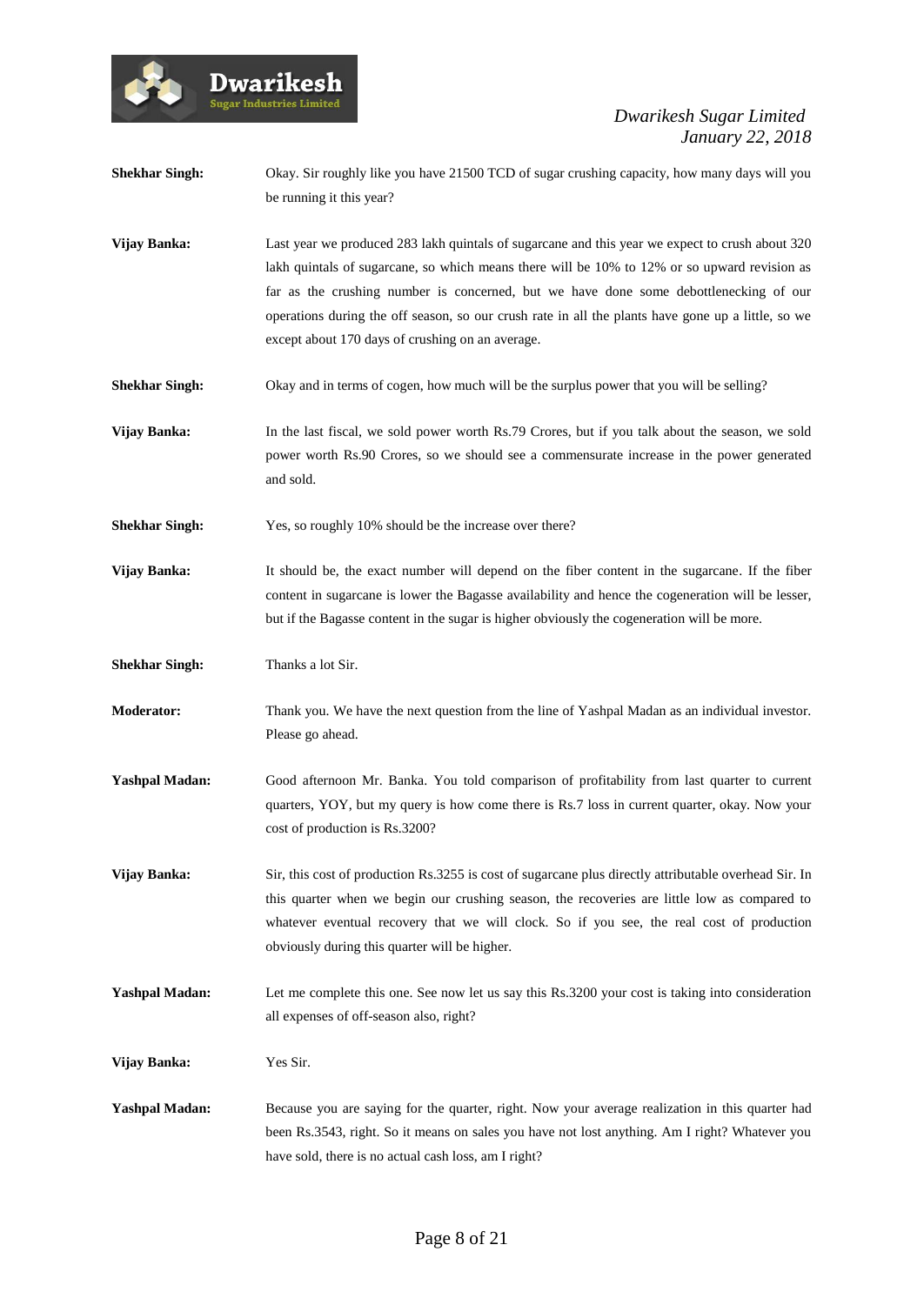

| Vijay Banka:          | No. Let me explain, Sir.                                                                                                                                                                                                                                                                                                                                                                                                                                                                                                                                                                                                                                                                                              |
|-----------------------|-----------------------------------------------------------------------------------------------------------------------------------------------------------------------------------------------------------------------------------------------------------------------------------------------------------------------------------------------------------------------------------------------------------------------------------------------------------------------------------------------------------------------------------------------------------------------------------------------------------------------------------------------------------------------------------------------------------------------|
| <b>Yashpal Madan:</b> | My question is not complete. Let me complete that, number one. Number two, let us say even if<br>you book your inventory basis low off either marketed or your production cost. So it means in<br>your books you must have booked your inventory at Rs.3200 that will cost. I am talking about<br>only sugar at this point of time. So in no way, I do not see why there should be a lost proposition<br>for sugar. I am not able to understand, I have gone through your complete presentation numbers<br>two times, but I failed to understand why there should be loss?                                                                                                                                            |
| Vijay Banka:          | Let me explain to you Sir, how we compute all these things. As I was first mentioning a little<br>while ago, we are required a follow fiscal year where there is always a overlap of two seasons,<br>okay.                                                                                                                                                                                                                                                                                                                                                                                                                                                                                                            |
| <b>Yashpal Madan:</b> | But, here that is not the question.                                                                                                                                                                                                                                                                                                                                                                                                                                                                                                                                                                                                                                                                                   |
| Vijay Banka:          | Let me run through the entire process Sir, then I am sure your doubts will be put at rest. You see<br>we have produced nearly 4.5 lakh quintals of sugar in the current fiscal, which pertains to the<br>season 2016-2017.                                                                                                                                                                                                                                                                                                                                                                                                                                                                                            |
| <b>Yashpal Madan:</b> | How much?                                                                                                                                                                                                                                                                                                                                                                                                                                                                                                                                                                                                                                                                                                             |
| Vijay Banka:          | 4.5 lakh quintals, So 4.5 lakh quintals was actually, as far as season terminology is concerned<br>pertaining to the season 2016-2017, but as far as fiscal year is concerned, it pertains to the season<br>2017-2018. Now on 4.5 lakh quintals produced the valuation methodology factors for overheads<br>of the nine months, okay. So 4.5 lakh quintals then produced in the first quarter and whatever we<br>have produced in this quarter, the total cost is worked out and on which is loaded the overheads<br>for all the nine months. That is how we work out the closing stocks. Perhaps if we could meet we<br>can run through the cost structure that we have, so that your questions can all be answered. |
| <b>Yashpal Madan:</b> | So, you are saying why it is happening is because your inventory cost average of nine months<br>basically.                                                                                                                                                                                                                                                                                                                                                                                                                                                                                                                                                                                                            |
| Vijay Banka:          | Absolutely Sir.                                                                                                                                                                                                                                                                                                                                                                                                                                                                                                                                                                                                                                                                                                       |
| <b>Yashpal Madan:</b> | It is not only this month.                                                                                                                                                                                                                                                                                                                                                                                                                                                                                                                                                                                                                                                                                            |
| Vijay Banka:          | No, it is not only this month.                                                                                                                                                                                                                                                                                                                                                                                                                                                                                                                                                                                                                                                                                        |
| <b>Yashpal Madan:</b> | So, now your inventory cost you told is as of now at the end of this quarter you have told how<br>much is the now inventory cost, what you are carrying the 3255?                                                                                                                                                                                                                                                                                                                                                                                                                                                                                                                                                     |
| Vijay Banka:          | 3255.                                                                                                                                                                                                                                                                                                                                                                                                                                                                                                                                                                                                                                                                                                                 |
| <b>Yashpal Madan:</b> | So let us say in the current quarter if your price does not go below 3300 then there is no question                                                                                                                                                                                                                                                                                                                                                                                                                                                                                                                                                                                                                   |

 $\boldsymbol{\operatorname{Dwarikesh}}$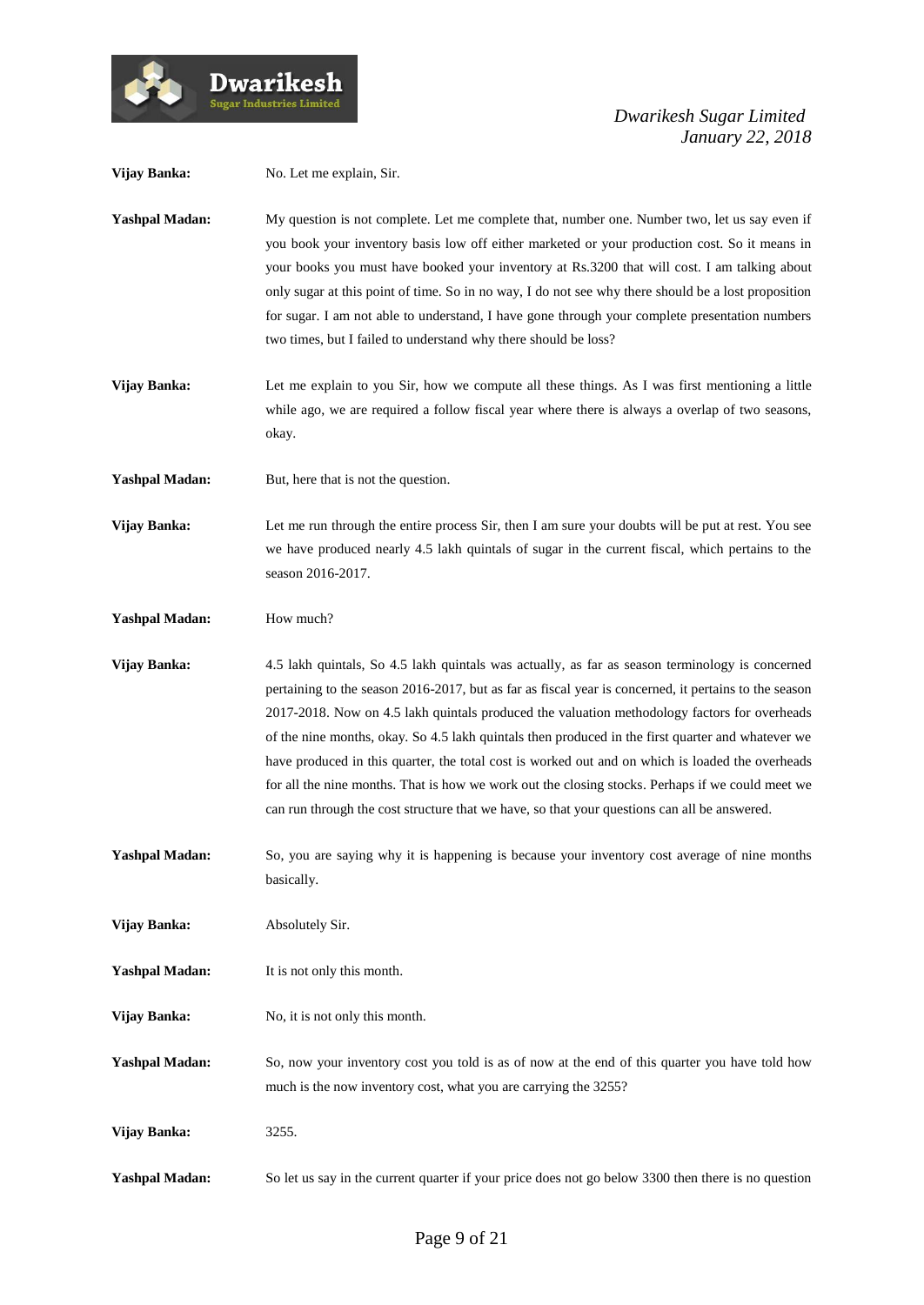

of loss, right?

| Vijay Banka:          | Yes. There should be no loss but then there are overheads etc., which are not absorbed into the<br>cost of production for the purpose of valuation of inventory.                                                                                                                                                                                                                                                  |
|-----------------------|-------------------------------------------------------------------------------------------------------------------------------------------------------------------------------------------------------------------------------------------------------------------------------------------------------------------------------------------------------------------------------------------------------------------|
| <b>Yashpal Madan:</b> | Still there will be some cost?                                                                                                                                                                                                                                                                                                                                                                                    |
| Vijay Banka:          | Yes.                                                                                                                                                                                                                                                                                                                                                                                                              |
| <b>Yashpal Madan:</b> | But that will not bring your occasional production cost of this quarter, current quarter?                                                                                                                                                                                                                                                                                                                         |
| Vijay Banka:          | There are already there and they will continue to come in the future quarters also. You see what<br>is considered for valuation of inventory is the nine months cane procurement cost plus the<br>directly attributable production overheads. Selling, the administration, expenses and some other<br>indirect production expenditure do not form a part of the cost of production for valuation of<br>inventory. |
| <b>Yashpal Madan:</b> | Okay, fine and how much sugar you sold in this quarter?                                                                                                                                                                                                                                                                                                                                                           |
| Vijay Banka:          | Sir I sold 6.66 lakh quintals of sugar.                                                                                                                                                                                                                                                                                                                                                                           |
| <b>Yashpal Madan:</b> | 6.66 lakh, and you have produced 4.5 lakhs?                                                                                                                                                                                                                                                                                                                                                                       |
| Vijay Banka:          | No, 4.5 lakhs was produced in the first quarter and about 12.67 lakh quintals of sugar was<br>produced in this quarter.                                                                                                                                                                                                                                                                                           |
| <b>Yashpal Madan:</b> | 12.67 lakh quintals in this quarter?                                                                                                                                                                                                                                                                                                                                                                              |
| Vijay Banka:          | Yes.                                                                                                                                                                                                                                                                                                                                                                                                              |
| <b>Yashpal Madan:</b> | Okay and out of that 6.66 has been sold because there was no opening inventory.                                                                                                                                                                                                                                                                                                                                   |
| Vijay Banka:          | 1.39 has been sold, which was of produced during the first quarter and the rest is from the current<br>quarter's production, so the closing stock is 7.4 lakh quintals.                                                                                                                                                                                                                                           |
| <b>Yashpal Madan:</b> | Okay. So essentially what we can say is the loss you are showing is the inventory loss, it is not a<br>cash loss?                                                                                                                                                                                                                                                                                                 |
| Vijay Banka:          | It is a loss in the sense it is a loss of unabsorbed overheads, let me put it like that.                                                                                                                                                                                                                                                                                                                          |
| <b>Yashpal Madan:</b> | Okay. So first day there is no cash loss in this.                                                                                                                                                                                                                                                                                                                                                                 |
| Vijay Banka:          | Yes. You are right in that sense we have.                                                                                                                                                                                                                                                                                                                                                                         |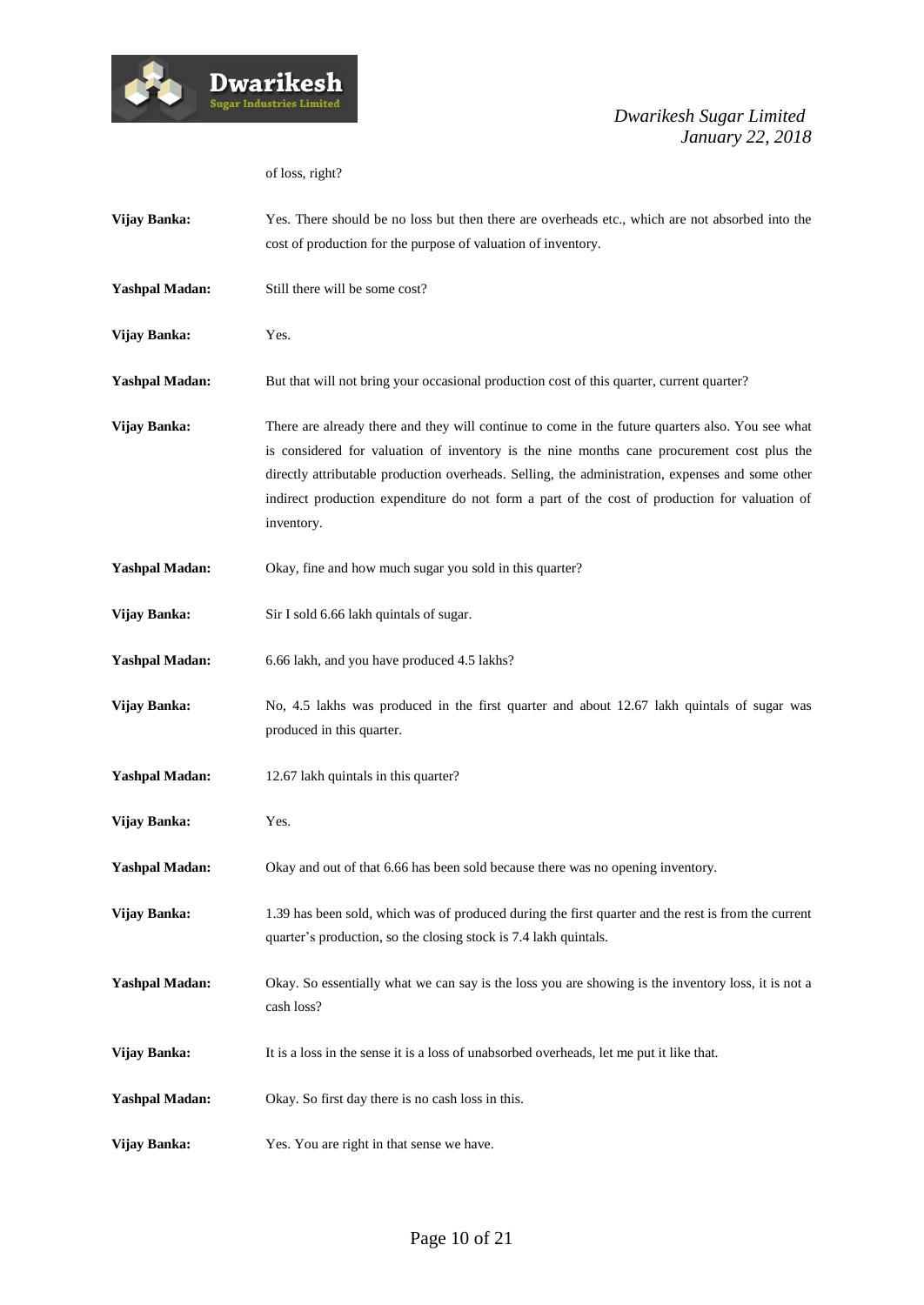

| <b>Yashpal Madan:</b> | So, it is not that your production cost is higher and you are selling at lower cost, right?                                                                                                                                                                                                                                        |
|-----------------------|------------------------------------------------------------------------------------------------------------------------------------------------------------------------------------------------------------------------------------------------------------------------------------------------------------------------------------|
| Vijay Banka:          | No, fortunately we have not reached a stage where entire valuation is on the selling price.                                                                                                                                                                                                                                        |
| <b>Yashpal Madan:</b> | Yes that was what was worrying me basically.                                                                                                                                                                                                                                                                                       |
| Vijay Banka:          | No. Fortunately, we have not reached that stage.                                                                                                                                                                                                                                                                                   |
| <b>Yashpal Madan:</b> | Right. Okay and your average recovery for this quarter had been 11.5.                                                                                                                                                                                                                                                              |
| Vijay Banka:          | No, for this quarter has been lesser Sir. It is 10.73. It will get progressively better as we go<br>forward,. The trend is that when we commence a season our recoveries are lower but once we go<br>forward it gets better. Our recovery during $Q$ 4 and the $Q$ 1 of 2018-19 will be much better                                |
| <b>Yashpal Madan:</b> | So, can we expect this time to touch around 13?                                                                                                                                                                                                                                                                                    |
| Vijay Banka:          | No Sir. Last year we touched 11.78, we will be very happy, we can replicate that number.                                                                                                                                                                                                                                           |
| <b>Yashpal Madan:</b> | It is a 12.somthing or 11.78 for you?                                                                                                                                                                                                                                                                                              |
| Vijay Banka:          | We reached 11.78 Sir last season.                                                                                                                                                                                                                                                                                                  |
| <b>Yashpal Madan:</b> | Average of number?                                                                                                                                                                                                                                                                                                                 |
| Vijay Banka:          | Yes, groups average.                                                                                                                                                                                                                                                                                                               |
| <b>Yashpal Madan:</b> | Groups average, 11.78.                                                                                                                                                                                                                                                                                                             |
| Vijay Banka:          | Yes. So we are at 10.73 as on December 31, 2017, so as we go forward it gets better and better.<br>For example, between my recoveries on December 31, 2017 was 10.73, my today's to date<br>recovery of all three plants together is 10.94%. So there is an improvement of 21 basis points<br>between December 31, 2017 and today. |
| <b>Moderator:</b>     | Thank you. Mr. Madhan we would request you to join the question queue for any follow-ups as<br>we have several participants waiting for their turn. Thank you. We have the next question from<br>the line of Tushar Sarda. He is as an individual investor. Please go ahead.                                                       |
| <b>Tushar Sarda:</b>  | Thank you for the opportunity. My question was also on similar lines because if you are valuing<br>the closing stock at 34.5, which I assume will be your cost of production for Q3 FY2018 and<br>selling price is 35.4, then in the segment how do you have lost in sugar?                                                        |
| Vijay Banka:          | Which is what I have explained.                                                                                                                                                                                                                                                                                                    |
| <b>Tushar Sarda:</b>  | So I probably will take it offline, which is required or may be I will come and meet you.                                                                                                                                                                                                                                          |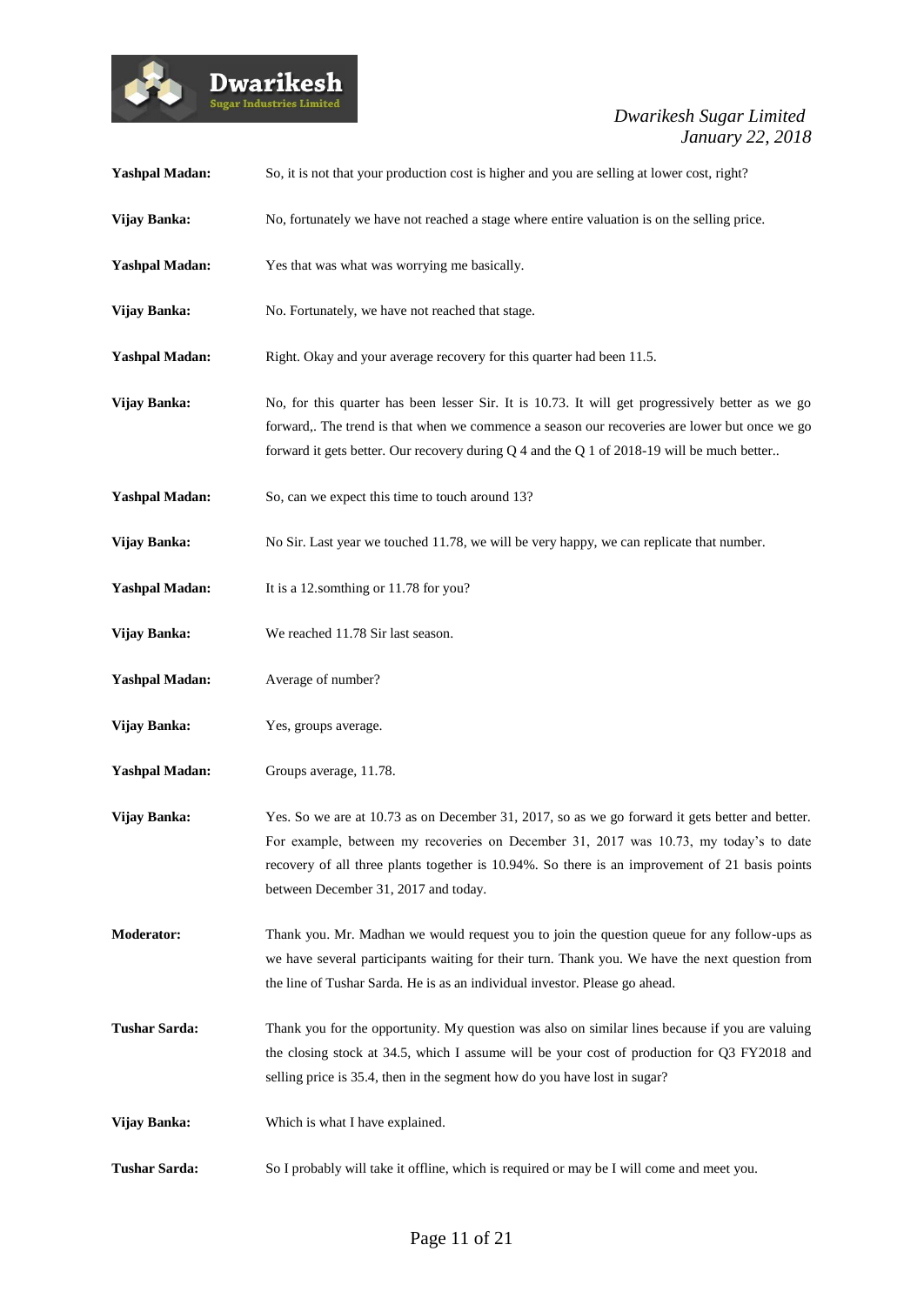

Dwarikesh

| Vijay Banka:         | Sure Sir.                                                                                                                                                                                                                                                                                                                                                                                                                                                                                                                                                                                                                                                                                                                                                                                                                                                                                                                                                                                                                                                                                                                                                                                                                                                                                                                                                                                                                                                                                                        |
|----------------------|------------------------------------------------------------------------------------------------------------------------------------------------------------------------------------------------------------------------------------------------------------------------------------------------------------------------------------------------------------------------------------------------------------------------------------------------------------------------------------------------------------------------------------------------------------------------------------------------------------------------------------------------------------------------------------------------------------------------------------------------------------------------------------------------------------------------------------------------------------------------------------------------------------------------------------------------------------------------------------------------------------------------------------------------------------------------------------------------------------------------------------------------------------------------------------------------------------------------------------------------------------------------------------------------------------------------------------------------------------------------------------------------------------------------------------------------------------------------------------------------------------------|
| <b>Tushar Sarda:</b> | Right Sir. Thank you very much and what is the expected outlook for rest of the year now?                                                                                                                                                                                                                                                                                                                                                                                                                                                                                                                                                                                                                                                                                                                                                                                                                                                                                                                                                                                                                                                                                                                                                                                                                                                                                                                                                                                                                        |
| Vijay Banka:         | Prices have come down to the levels of 3300. As I have explained the government and ISMA is<br>seized of this problem because they see this boomeranging into a bigger crisis in the sense that<br>cane price arrears will pile up and no government can afford, this is in a year, which is just a year<br>away from the election year. All are working towards it and all want to see that the market<br>sentiments are revived immediately. Number one, they are planning do away with the export<br>duty. Number two, they are planning to hike the import duty and number three they are wanting<br>to facilitate the exports. So even if one million tonnes of sugar is exported out of the country in<br>the next one and one and a half or two months that will impact the sentiments very positively.                                                                                                                                                                                                                                                                                                                                                                                                                                                                                                                                                                                                                                                                                                   |
| <b>Tushar Sarda:</b> | In terms of your plant since molasses prices have fallen so much, where does your distillery plant<br>stand, the presentation mentions that you will expand the capacity.                                                                                                                                                                                                                                                                                                                                                                                                                                                                                                                                                                                                                                                                                                                                                                                                                                                                                                                                                                                                                                                                                                                                                                                                                                                                                                                                        |
| Vijay Banka:         | We are very actively and critically evaluating the distillery proposal before us. Now let me<br>explain to you in detail Sir, where we are. Number one, see we would not own to cast aspersion<br>on anybody else's plant capabilities, etc., but we are on the Indo-Gangetic Plain where the<br>effluent treatment of the distillery is the most important thing. There have been imperfect<br>technologies in the past which are followed and which are definitely not 100% compliant. There<br>are three issues, which are mainly involved. Number one, after treating the effluent, there is<br>water which needs to be recycled. We call it condensate water. Now this water needs to be<br>recycled which means it should be treated fully Firstly it is very acidic in nature and hence firstly<br>it should be neutralized and then it should be further treated to be recycled or at least to be made<br>so good that the BOD and COD content is lower and it can be let out for ferti-irrigation purposes.<br>Number two, the residual sludge, flop as we call it, needs to be burnt. There is incineration<br>technology with which you can burn it properly. Number three, once one burns the flop, the air<br>emission norms have been recently revised and have been made more stringent should be<br>complied with. We have zeroed down on a technology, which will take care of all these three<br>things. We are just in the last leg and hopefully we should be doing something very soon Sir. |
| <b>Tushar Sarda:</b> | So what is the capacity that you will setup and what will be the cost?                                                                                                                                                                                                                                                                                                                                                                                                                                                                                                                                                                                                                                                                                                                                                                                                                                                                                                                                                                                                                                                                                                                                                                                                                                                                                                                                                                                                                                           |
| Vijay Banka:         | Our capacity is 30 KLPD. We plan to take it to 100 KLPD, which means an incremental 70<br>KLPD capacity and in this plant with the technology that we are examining we should be able to<br>run our distillery uninterruptedly for a period of in excess of 300 days per year. When we talk<br>about 300 days, which means we should be able to produce at least 3 Crores liters of ethanol<br>every year.                                                                                                                                                                                                                                                                                                                                                                                                                                                                                                                                                                                                                                                                                                                                                                                                                                                                                                                                                                                                                                                                                                       |
| <b>Tushar Sarda:</b> | And what will be the cost of this Sir?                                                                                                                                                                                                                                                                                                                                                                                                                                                                                                                                                                                                                                                                                                                                                                                                                                                                                                                                                                                                                                                                                                                                                                                                                                                                                                                                                                                                                                                                           |
| Vijay Banka:         | The cost of expansion as we have perceived is going to be 100 Crores, so out of which 40% is                                                                                                                                                                                                                                                                                                                                                                                                                                                                                                                                                                                                                                                                                                                                                                                                                                                                                                                                                                                                                                                                                                                                                                                                                                                                                                                                                                                                                     |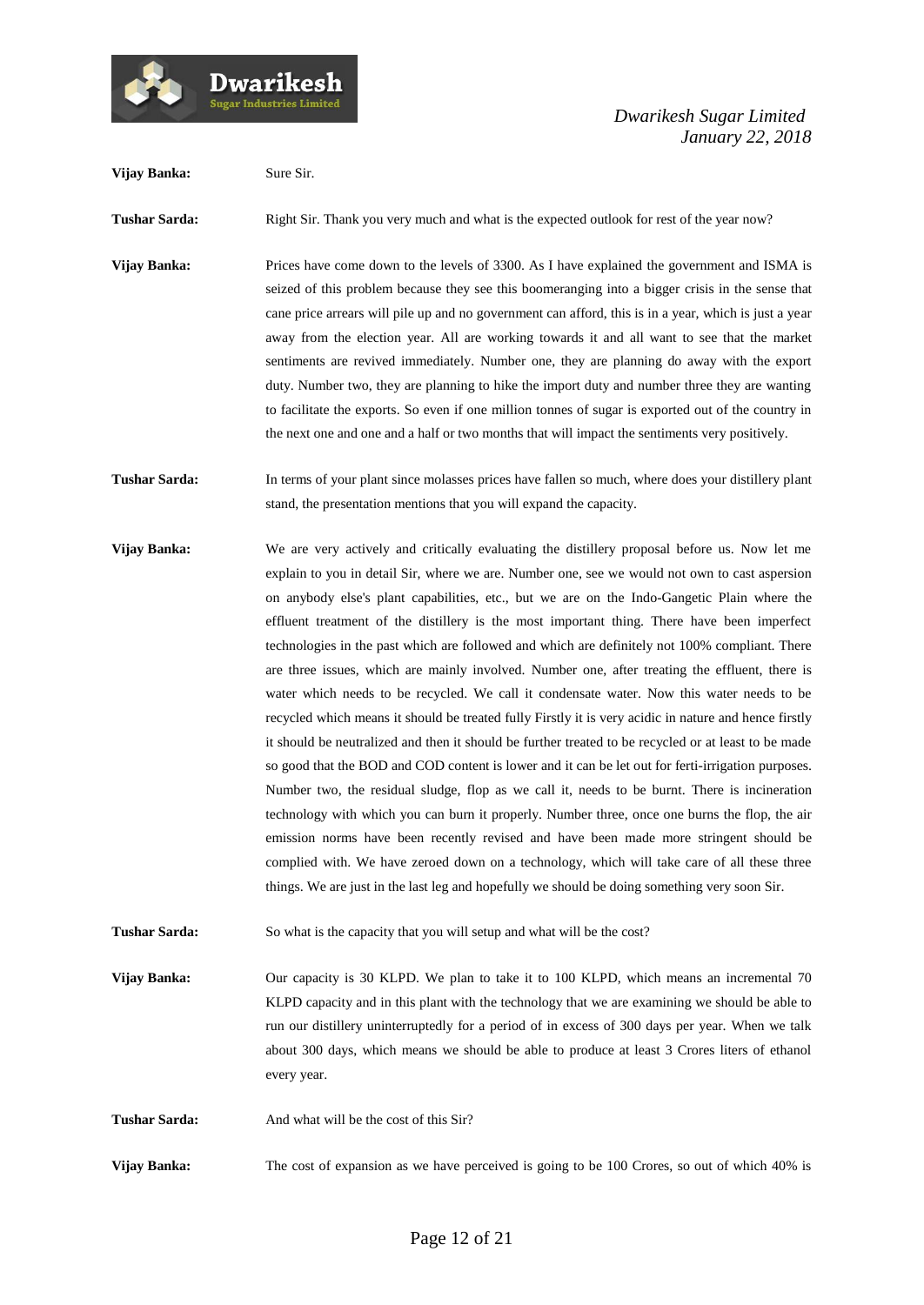

proposed to funded by the Sugar Development Fund at 6% ROI. We will need to get project appraised from the bank since SDF does not appraise the project so we will need to take some funding from the bank as well. The mix of funding between the bank and internal accrual we will decide in due course of time Sir.

- Tushar Sarda: And will this consume your entire molasses?
- **Vijay Banka:** Most of it Sir.
- **Tushar Sarda:** You will still be left with surplus molasses after this?
- **Vijay Banka:** In the third unit we can always put up another distillery if required.
- **Tushar Sarda:** Okay, so what is your current molasses production Sir?
- **Vijay Banka:** As of now, on the expected sugarcane crushing during season 2017-2018, we will produce about 130000 quintals of molasses, out of which 30000 quintals will be captively consumed nearly a lakhs of quintals of molasses, we will have to sell outside.
- **Tushar Sarda:** Okay. 130000 quintals. So this will be a big in terms P&L this year, right, because if the prices are fallen from 400 to 600?
- **Vijay Banka:** Yes Sir, if you look at it from a short-term perspective, yes.
- **Tushar Sarda:** If you put up distilleries then you will back to.
- **Vijay Banka:** You will appreciate our efforts, once we work the plant on a technology, which is longstanding and which takes care of effluent treatment requirements today as well as tomorrow.
- **Tushar Sarda:** Thank you very much Sir. Thank you for the details that you have given.
- **Moderator:** Thank you. We have the next question from the line of Rajya Vardhan from Crest Capital. Please go ahead.
- **Rajya Vardhan:** Good afternoon Sir. Sir, I had a small question, I was just wondering if you could just go through, go over your closing stock for the current quarter of 7.5 lakhs again? How did you get that? So you said you produced 6.66 lakhs of number this quarter, quarter three you sold 6.6 lakhs?
- **Vijay Banka:** We opened the quarter with a stock of 1.39 lakh quintals and we produced about 12.67 lakh quintals in the current quarter.
- **Rajya Vardhan:** How much sorry?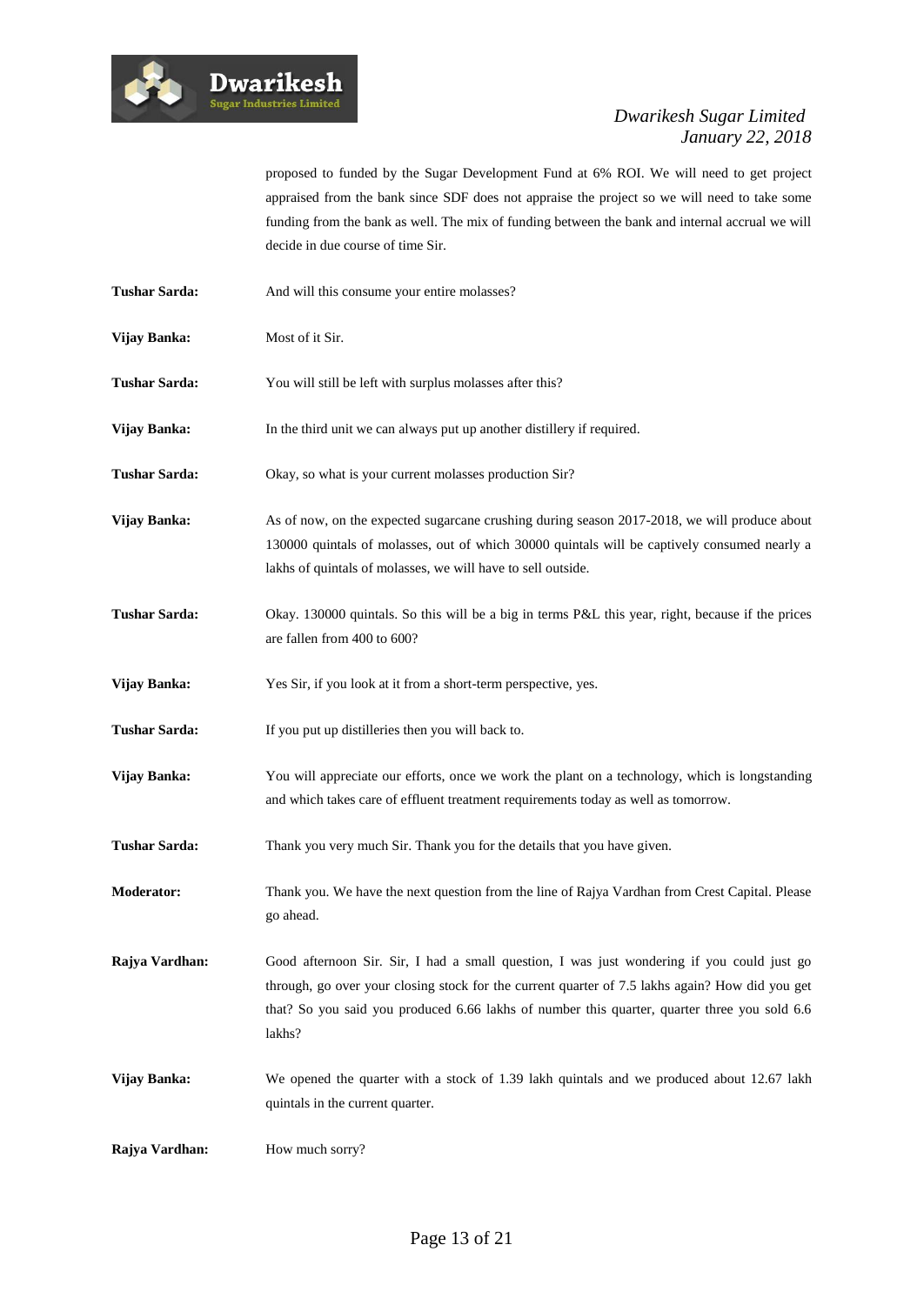# Dwarikesh

| Vijay Banka:          | One moment, I will confirm the number, 12.67 lakhs quintals, Sir. So we have produced 12.67<br>lakhs, so out of which we have sold 6.66 lakh quintals, so we are at 7.4 lakh quintals.                                                                                                                                                                                                                                               |
|-----------------------|--------------------------------------------------------------------------------------------------------------------------------------------------------------------------------------------------------------------------------------------------------------------------------------------------------------------------------------------------------------------------------------------------------------------------------------|
| Rajya Vardhan:        | Perfect. Thank you.                                                                                                                                                                                                                                                                                                                                                                                                                  |
| <b>Moderator:</b>     | Thank you. We have the next question from the line of Deepak Kapoor as an individual investor.<br>Please go ahead.                                                                                                                                                                                                                                                                                                                   |
| <b>Deepak Kapoor:</b> | Good evening Sir. Most of my questions already answered, but I just have a couple left, in<br>distillery 100 KLPD that you are talking about, are you referring to a Greenfield or Brownfield at<br>a current capacity?                                                                                                                                                                                                              |
| Vijay Banka:          | We are at 30 KLPD already, so that will be a Greenfield, our expansion to 100 KLPD                                                                                                                                                                                                                                                                                                                                                   |
| Deepak Kapoor:        | Because your new 100 KLPD unit?                                                                                                                                                                                                                                                                                                                                                                                                      |
| <b>Vijay Banka:</b>   | No. We will add on Sir. We will add on 70 KLPD. We will of course in the process improvise<br>the working of 30 KLPD capability distillery also, such that there is a unified incineration plant<br>and unified effluent treatment capability.                                                                                                                                                                                       |
| <b>Deepak Kapoor:</b> | Okay. So this 70 is going to come at around the new plant location, not at the existing?                                                                                                                                                                                                                                                                                                                                             |
| Vijay Banka:          | No, at the same location Sir, where we are at 30 KLPD, it will be at the same location Sir.                                                                                                                                                                                                                                                                                                                                          |
| <b>Deepak Kapoor:</b> | Okay. Secondly in terms of sense you know since there is a hit you were explaining the hit on<br>molasses falling molasses prices there, in your accounting do you see any benefit of the fallen<br>molasses prices into your distillery EBIT?                                                                                                                                                                                       |
| Vijay Banka:          | Yes, of course the distillery EBIT will get better, of course yes.                                                                                                                                                                                                                                                                                                                                                                   |
| <b>Deepak Kapoor:</b> | Okay, so from what you explained roughly you can use about how many 40% such as B cell<br>molasses?                                                                                                                                                                                                                                                                                                                                  |
| <b>Vijay Banka:</b>   | At the current molasses prices, distillery EBIT will be phenomenal Sir. When we were selling<br>molasses last year at Rs.400 a quintal molasses cost per liter of on ethanol was Rs.16. So we will<br>have additional contribution of about Rs.12 to Rs.14 because of the fall in price of molasses. The<br>EBITDA which used to be around 30% for distillery segment will be much better because of the<br>fall in molasses prices. |
| <b>Deepak Kapoor:</b> | Okay. So our molasses prices still depressed in the market or it is currently sign of molasses<br>prices falling up?                                                                                                                                                                                                                                                                                                                 |
| Vijay Banka:          | They are still depressed. State government is working on a couple of things. Number one they are<br>wanting to reduce the molasses obligation of levy molasses, which is for country liquor                                                                                                                                                                                                                                          |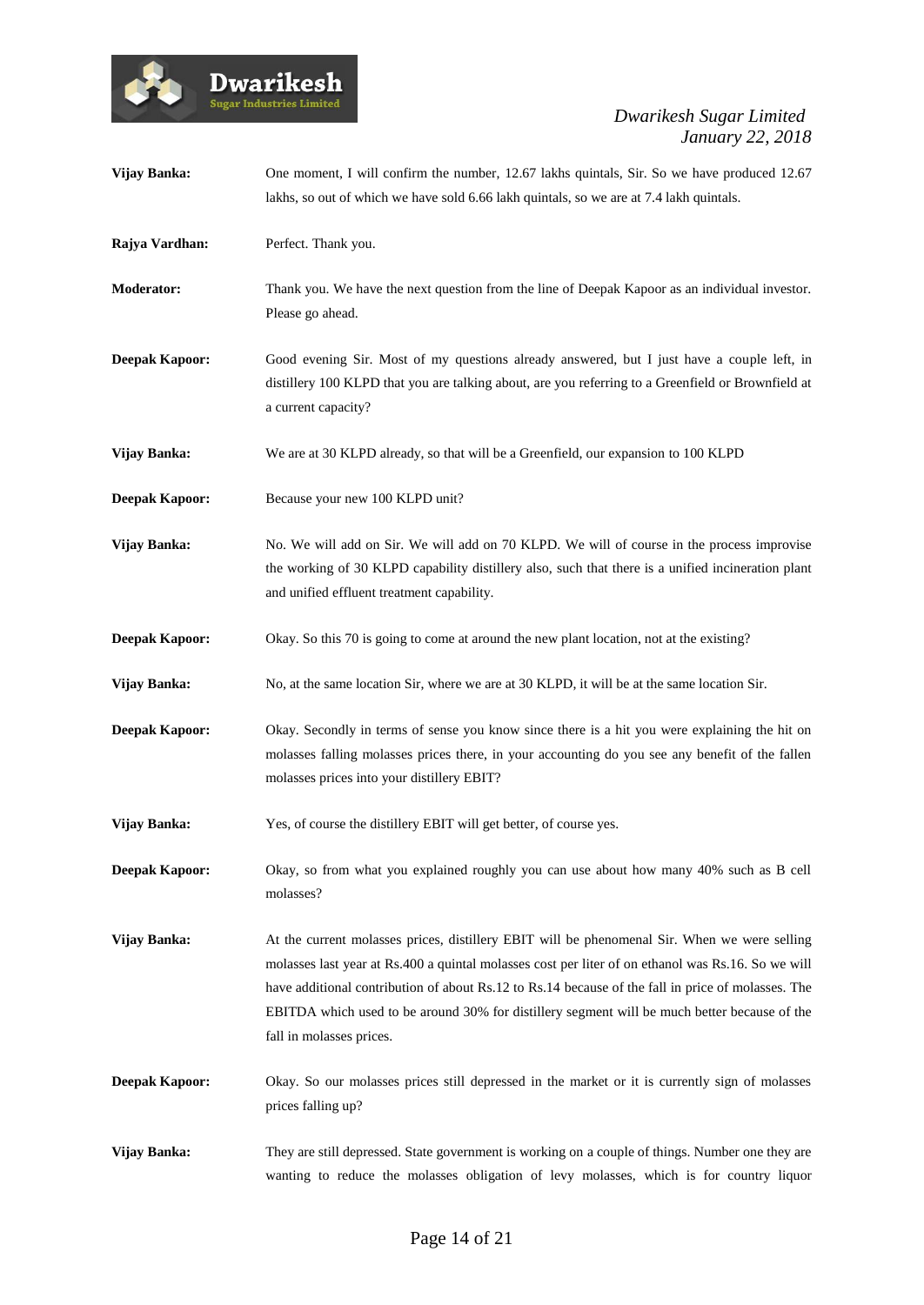

manufacturing. Present obligation is to give them 20%, and they are planning to reduce this to 12% or so. Hitherto molasses was not allowed to be exported out of Uttar Pradesh. No wthis will be allowed to be exported. This will revive the molasses prices to a certain extent.

- **Deepak Kapoor:** So that is kind of confirmed that they are going to allow selling current season molasses out of easy.
- **Vijay Banka:** Otherwise, there would not be any takers in Uttar Pradesh, there are some sugar mills who may have to truncate their crushing operation.

**Deepak Kapoor:** That is all for now. I will get back with you.

**Moderator:** Thank you. We have the next question from the line of Prashanth Basker as an Individual Investor. Please go ahead.

- **Prashanth Basker:** There are two parts in my question. First part is that by when will you be completing the expansion of your TPD from 30 KLPD to 100 KLPD?
- **Vijay Banka:** Sir, we are in the process. We are in the last leg of examining and coming to a decision, so which should be taken very soon and once we take a positive decision, it should be up and operational in about 10 months' time from thereon.
- **Prashanth Basker:** Do you see the demand of the TPD of increasing it like you think that there has been demand of increasing it?
- **Vijay Banka:** Sir as of now we are able to meet only 5% blending requirement whereas the central government is targeting 10% blending. I see no reason for the increased production of ethanol being absorbed by the oil marketing companies.
- **Prashanth Basker:** I noticed the profit that you make on this TPD like if you have 30 TPD right now, a percent of what is a per kg profit you make?
- **Vijay Banka:** No. Ethanol is sold at about Rs.40.85 paisa, let us for sake of prudence assume at Rs.40, per litre. At the old price of molasses, there is an EBITDA of about 30%, which means roughly Rs.12 per liter. Now since the molasses prices have fallen, additional Rs.10 EBITDA has now become available, which should translate into an EBITDA of nearly 50%. This is how it is if one looks at the opportunity cost of molasses.
- **Prashanth Basker:** But the total cost of production just for sake for understanding right now is the ethanol current market price is Rs.40 selling price, what is your manufacturing price?
- **Vijay Banka: It cost us earlier** Rs.30, per liter but will now come down to Rs.20 at the current opportunity cost of molasses at the given market molasses price.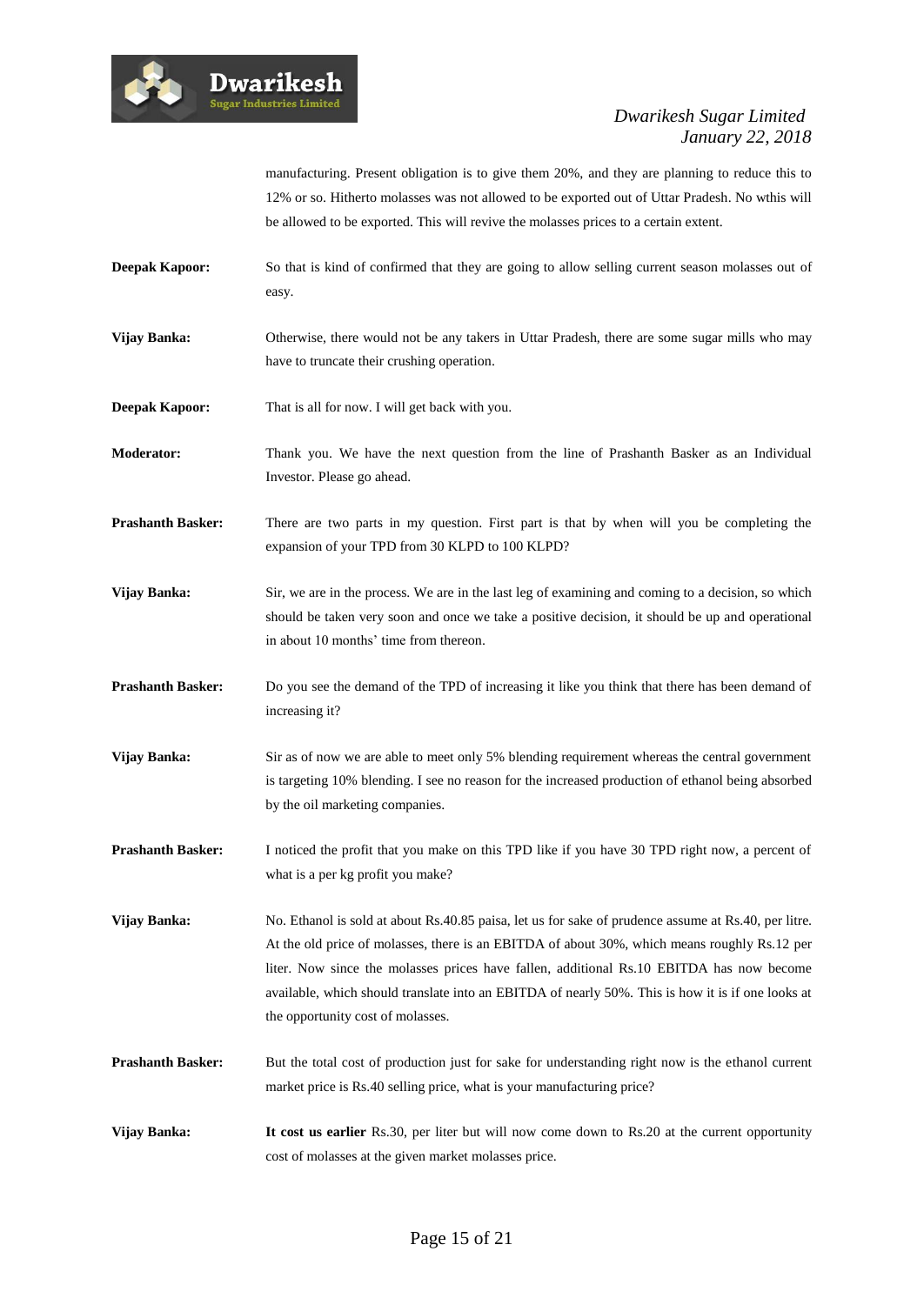

- **Prashanth Basker:** And second question is that you said that there has been lot of pressure from the state government, central government and governments will not want companies to default to the farmer, but till now exclusive government wants that the default to happen the prices have come down to as go as it what you have experienced, so I do not think the government is really taking that?
- **Vijay Banka:** Let me assure you government is working on war footing on this issue. They are trying to address this problem. They are as much worried, as we are worried about the fall in sugar prices.
- **Prashanth Basker:** Because last time when we had a concall that was the time when the elections throughout were happening, so everyone said that as soon as the results will come out, then they will take a complete decision, but now I think it has been a lot almost two months gone and till I do not see there has been anything?

**Vijay Banka:** Let me explain this Sir. If there are pileups of cane price arrears, there is going to be hue and cry, neither the government nor the industry can afford cane price arrears at this point in time.

- **Prashanth Basker:** But do not think that elections are next year the government will also want sugar prices to be less.
- **Vijay Banka:** So, there is going to be no clamor, no hue and cry if the ex mill sugar prices are Rs. 37 per kg or below 37. The Government was always very conformable with ex mill price of less than Rs.37 a kg. There is always a possibility that the prices can be revised upwards from the current levels and I see a quick turnaround in the horizon.
- **Prashanth Basker:** You think in the next time when we speak up the prices would be much better?
- **Vijay Banka:** I certainly hope so. Because like I explained there are companies like us who with a clear delta and with reasonably strong financed position, reasonably efficient operations, higher recoveries, may be able to liquidate our cane dues but think of the average sugar companies and think of below average companies.
- **Prashanth Basker:** And why have you taken its commercial paper, Rs.50 Crores, Rs.100 Crores?
- **Vijay Banka:** It is only for interest arbitrage purposes.
- **Prashanth Basker:** The interest arbitrage means.

**Dwarikesh** .<br>Sugar Industries Limited

- **Vijay Banka:** Cash credit, we borrow from the banks for our working capital purposes at X cost. N commercial paper are issued at lower costs and are obviously cheaper. There is no extra borrowing, it is carved out of our cash credit limits.
- **Prashanth Basker:** And any dividend going forward for March?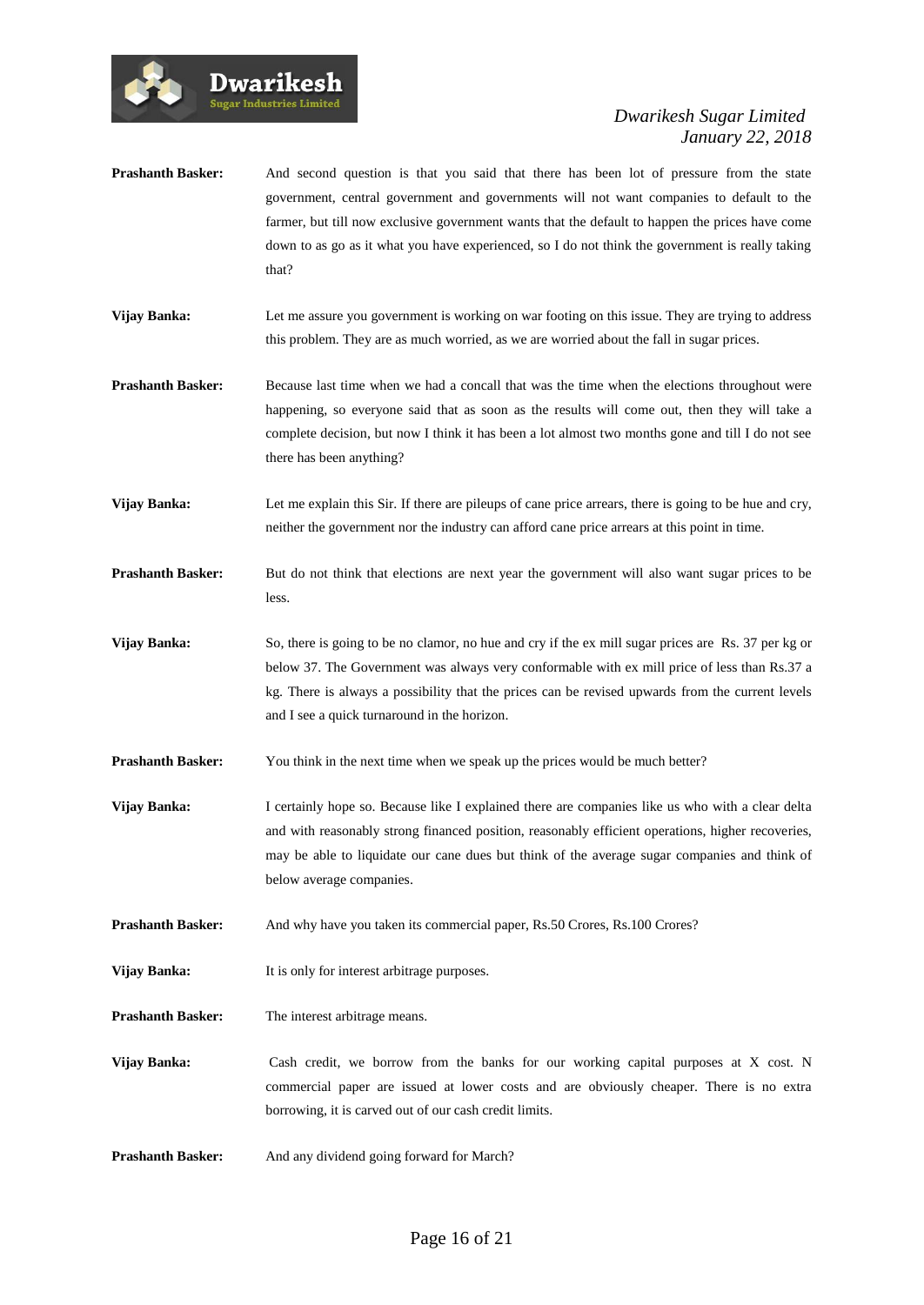

**Vijay Banka:** Let us wait for the full results of 2017-2018. We will try be as liberal as possible, as prudent and as liberal as it is possible.

**Prashanth Basker:** Just last question like last year we closed around Rs.150 Crores of net profit on the bottomline, so what could be the numbers this year?

**Vijay Banka:** We will have to wait and see how the prices pan out in the quarter. We have 10 more days of this month and two months remaining of February and March, so we will have to wait and see. There is clear visibility of production, recoveries are expected to be good. It will eventually depend on the sugar prices, so once the turnaround on the sugar prices will happen, everything will fall in place.

**Prashanth Basker:** Thank you.

**Dwarikesh Sugar Industries Limited** 

**Moderator:** Thank you. We have the next question from the line of Prachi Raut from Prabhudas Lilladher. Please go ahead.

**Sri Sankara:** Hi. This is Sri Sankara here from Prabhudas Lilladher. Two quick questions; we have had two wonderful monsoons, so effectively what is your estimate in terms of cane production for next year?

**Vijay Banka:** You mean 2018-2019 Sir or 2017-2018?

**Sri Sankara:** 2018-2019 because already the production of the cane, the feedback that you receive is at least when you speak to a lot of Maharashtra areas is the water table is extremely good, so the production should be much better because of two years of cane productive?

**Vijay Banka:** Sir, I would not subscribe to what people have been saying about a higher production number of 2018-2019, but we will have to wait for the monsoon of the year 2018 before coming to any conclusion on the production estimates. At this point in time, I would like to reaffirm that any production estimate of 2018-2019 would be purely speculative in nature.

**Sri Sankara:** Right. Second is regarding the price of alcohol. Earlier there has been a significant amount of alcohol production used to go for portable alcohol. Now with more and more high end whiskey manufactures, etc., going towards grain alcohol, now where incrementally our alcohol as and most of the alcohol has been going into?

**Vijay Banka:** Sugar mills are actually producing more and more of ethanol, which is being used by the oil marketing companies. Most of the industrial alcohol that we have produced has been converted that into ethanol and given it to oil marketing company. We have been selling molasses to liquor manufactures and there you are very right when you say that most of the IMFL manufactures are gradually shifting over to using grain. But there is no dearth of demand for ethanol. We have recently had tendering of ethanol and indenting of about 140 Crores liters of ethanol which will take care of our 5% of blending requirement whereas the government target is to reach 10%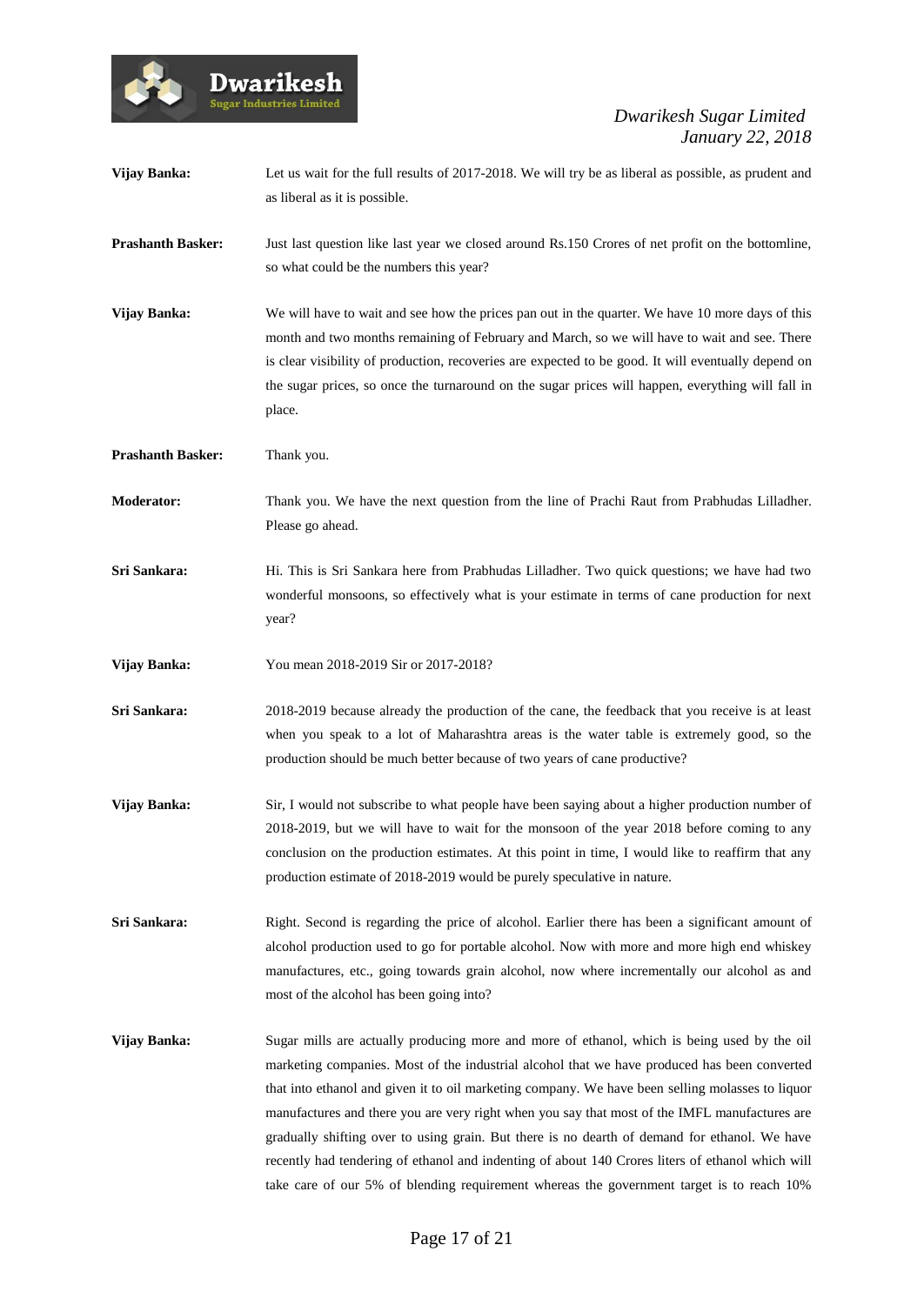

blending. So I do not think we are in a situation where we have to look for either alcohol for IMFL Straightaway our choice would be to go for ethanol.

**Sri Sankara:** Sir this has to the situation for almost 10 years that the demand has been or the government has been speaking about 5% or 10% blending and once the blending requirement comes in, the demand cannot be met by the sugar producers that is kind of scenario which has been there?

**Vijay Banka:** Yes, it was there last year so very much you are right Sir.

**Dwarikesh** .<br>Sugar Industries Limited

**Sri Sankara:** That has been for so many years, so it has never happened that way, but why do you think that this is not happening because certain kind of sentiment can build on it but it never happens 10 years almost the same story?

- **Vijay Banka:** You are right Sir. I mean this programme is as old as 10 years, but to begin with the programme never got the impetus because of lack of seriousness on the part of oil marketing companies. There were various conflicting interest at play, sugar industry wanted ethanol to be sold and sold at a decent price, oil marketing companies were not very keen to buy ethanol and thirdly there were this chemical companies also who thought that if more and more molasses gets diverted for ethanol making, there will be deprived of their feedstock. So various factors were at play and secondly as you rightly said the production in the country also varied, from a high of 28.3 million tons in one particular year, last year we have had a production of only 20.3 million tonnes so hence availability of molasses and therefore the production of ethanol was in the lower side. But in this year when we are talking of a production of 26.1 million tonnes, we see a seasonable availability of molasses and ethanol going forward. Meeting this increased the target of 10% would be little difficult to prophesize at this point in time, but definitely more than 5% blending target can be achieved.
- **Sri Sankara:** Sir, if it that every time when the oil prices goes up, what you call marketing companies becomes very much bullish on blending and what is the oil prices goes down, they go off that target?
- **Vijay Banka:** Well this would be very natural if you ask me, but the government objective is very, very clear, they want to cut down on their dependence on oil imports and which is the why the government has been encouraging the production of ethanol in a big way and the fact that there is increased ethanol procurement price from Rs.39 a liter to Rs.40.85 a liter actually bears testimony of that fact.

**Sri Sankara:** Okay, if I can push the last question, so what is your debt outstanding at December?

**Vijay Banka:** December 31, 2017 my long-term debt was Rs.59.14 Crores, out of which Rs.22 Crores is noninterest bearing, so our interest bearing debt per se is only Rs.37 Crores and additionally I had some preference shares, which will be redeeming as and when they are due for redemption that is about 21 Crores.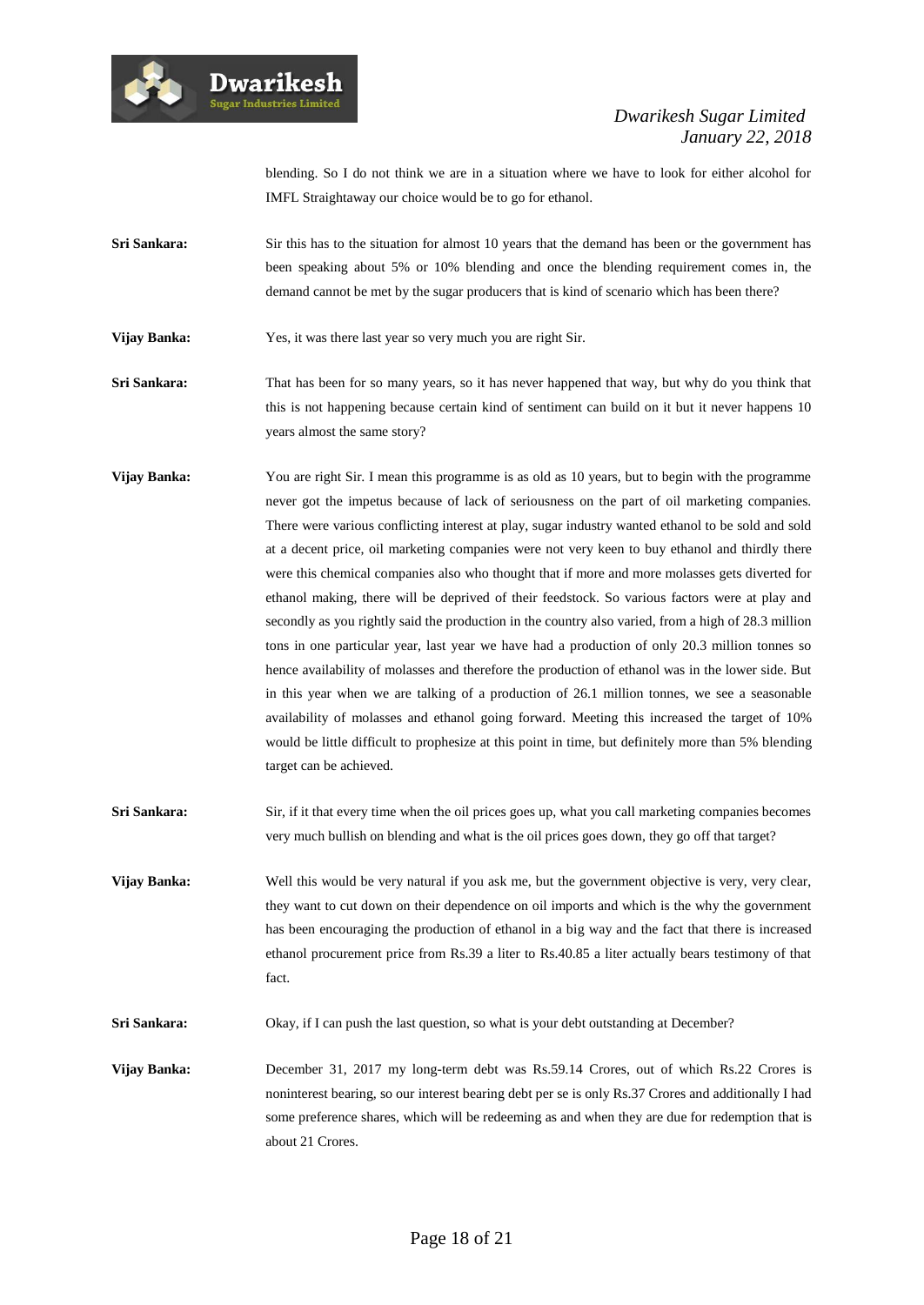

| Sri Sankara:       | Okay and working capital?                                                                                                                                                                                                                                                                                                                                                                                                                                                                                                                                                                                                                                                                                                                                    |
|--------------------|--------------------------------------------------------------------------------------------------------------------------------------------------------------------------------------------------------------------------------------------------------------------------------------------------------------------------------------------------------------------------------------------------------------------------------------------------------------------------------------------------------------------------------------------------------------------------------------------------------------------------------------------------------------------------------------------------------------------------------------------------------------|
| Vijay Banka:       | We had hardly very little utilization on December 31, 2017 but as we go forward as we procure<br>more and more sugarcane and when we have to make payment for the sugarcane price, our<br>working capital buildup will be there, typically our cash credit utilization is highest during the<br>months of March or April.                                                                                                                                                                                                                                                                                                                                                                                                                                    |
| Sri Sankara:       | That was just Rs.530 Crores at March 31?                                                                                                                                                                                                                                                                                                                                                                                                                                                                                                                                                                                                                                                                                                                     |
| Vijay Banka:       | March 31, our working capital utilization was Rs.357 Crores.                                                                                                                                                                                                                                                                                                                                                                                                                                                                                                                                                                                                                                                                                                 |
| Sri Sankara:       | I was talked about a total debt outstanding?                                                                                                                                                                                                                                                                                                                                                                                                                                                                                                                                                                                                                                                                                                                 |
| Vijay Banka:       | Total debt yes. You know it appears rather skewed if you look at out debt profile during March<br>31.                                                                                                                                                                                                                                                                                                                                                                                                                                                                                                                                                                                                                                                        |
| Sri Sankara:       | Yes, I understood.                                                                                                                                                                                                                                                                                                                                                                                                                                                                                                                                                                                                                                                                                                                                           |
| Vijay Banka:       | And if you look at my debt profile on September 30, 2017 it would appear to be rather more<br>trimmed.                                                                                                                                                                                                                                                                                                                                                                                                                                                                                                                                                                                                                                                       |
| Sri Sankara:       | Okay. That is all. Thank you very much.                                                                                                                                                                                                                                                                                                                                                                                                                                                                                                                                                                                                                                                                                                                      |
| <b>Moderator:</b>  | Thank you. We have the next question from the line of Amit Kadam from LIC Mutual Fund.<br>Please go ahead.                                                                                                                                                                                                                                                                                                                                                                                                                                                                                                                                                                                                                                                   |
| <b>Amit Kadam:</b> | Sir my question is on the international prices for sugar, so like when we are thinking, or hoping<br>for a release from the government that the export will be allowed, so I just want to have an<br>understanding what is the outlook also at the global end regarding sugar and sugar prices and<br>what is it currently trending and I just want to understand also like I understand it is like 13.57<br>cents for us, but how it translates into our net realization in rupee term, tomorrow if the order gets<br>passed?                                                                                                                                                                                                                               |
| Vijay Banka:       | You see basically India as such is insulated from international trade because of the duty structure<br>that we have in place. We already have about 50% of import duty. I will address the question one<br>by one. Firstly let me talk about the duty structures. We are largely insulated but now when we<br>are required to export low international prices actually are deterrent because if we have to<br>compete, if we have to take out one million tonne of sugar from out of the country export it, we<br>will have to be comparing favorably with the present international prices, so there is an element<br>of loss if one were to export it directly. But we are waiting to see how the government is going to<br>facilitate the entire process. |
| <b>Amit Kadam:</b> | So what is the duty structure?                                                                                                                                                                                                                                                                                                                                                                                                                                                                                                                                                                                                                                                                                                                               |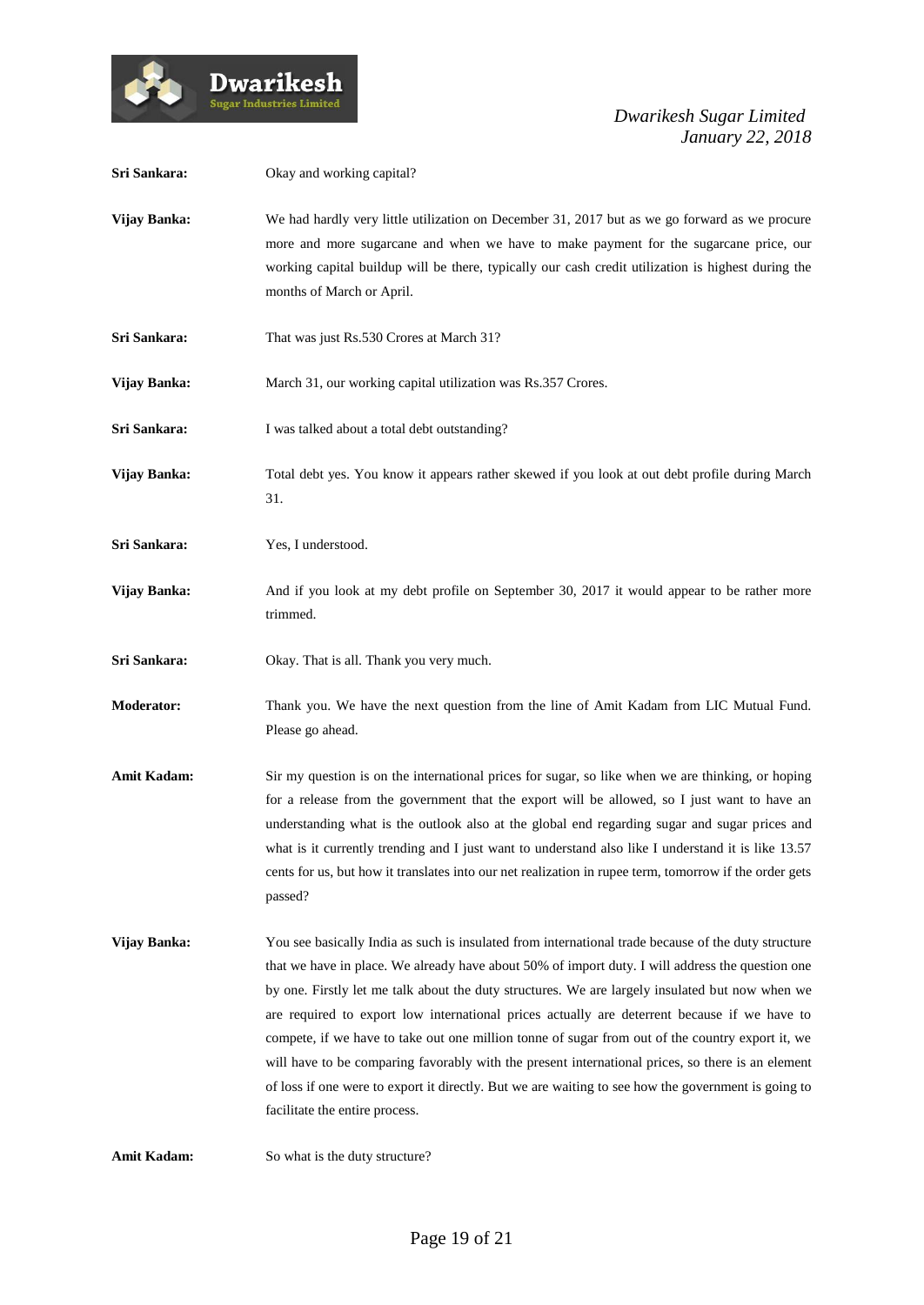

- **Vijay Banka:** Presently the import duty is about 50% and there is export duty also, which is required to be done away with, import duty has to be raised so that there are no imports coming into the country and thirdly the export facilitation has to take place for which there has to be some kind of subsidy structure that needs to be worked out. Obviously there is going to be loss on export of sugar because somebody somewhere has to bear that loss.
- Amit Kadam: Okay. So even though they have removed the entire export duty still the international price or exporting would not be like kind of commercial viable sense unless someone actually takes a little bit of pain?
- **Vijay Banka:** That is right, very true. In our point of view is that we are paying a high sugarcane price because it is a government regulated price. It is but natural that we expect that the government subsidizes the export. Last time there was a export scheme, which was worked out, which was a selffinancing scheme, where nobody incurred any losses ultimately, the consumer had tp apy a marginally higher price .
- **Amit Kadam:** Just like I just do not have that knowledge, but I like when this SAP prices gets set has been ever in the history that because the way globally and in the domestically things pan out, the SAP price gets revised downside?
- **Vijay Banka:** No. That question never arises. The farmers will be on the road. I mean forget about midterm downward revision on year-on-year basis also there can be no downward revision.
- **Amit Kadam:** Okay. So this raw material is like whatever it is a like a high over the margins, it does not come down?
- **Vijay Banka:** No it does not come down. There is lot of protection given to the farmers maybe rightly so because it is a perishable commodity and the farmers interest needs to be protected. There has never been instance where in one year farmer has been paid, let us say Rs.100 as cane price and he has been now as to accept lower price in the next year.
- **Amit Kadam:** Another thing what we are hoping is that import duty to be like raised so that we do not have that domestic market does not have a fear?
- **Vijay Banka:** Exactly which is what is happening, last year also whenever there was any fear of price flare up the government selectively allowed imports into the country, small quantity so as to assuage the local markets, which were flaring up at that point in time.
- Amit Kadam: But in this case if whatever the market estimates are if 27-28 million tonne of sugar actually was the production this year or this particular season and then consumption is more or less at somewhere around 26-27, then still we will be a surplus market anywhere so this import and other part hardly would not make a difference to us as a country or as the company?
- **Vijay Banka:** We expect for the ongoing season 26 million tonnes of production. Our consumption is expected